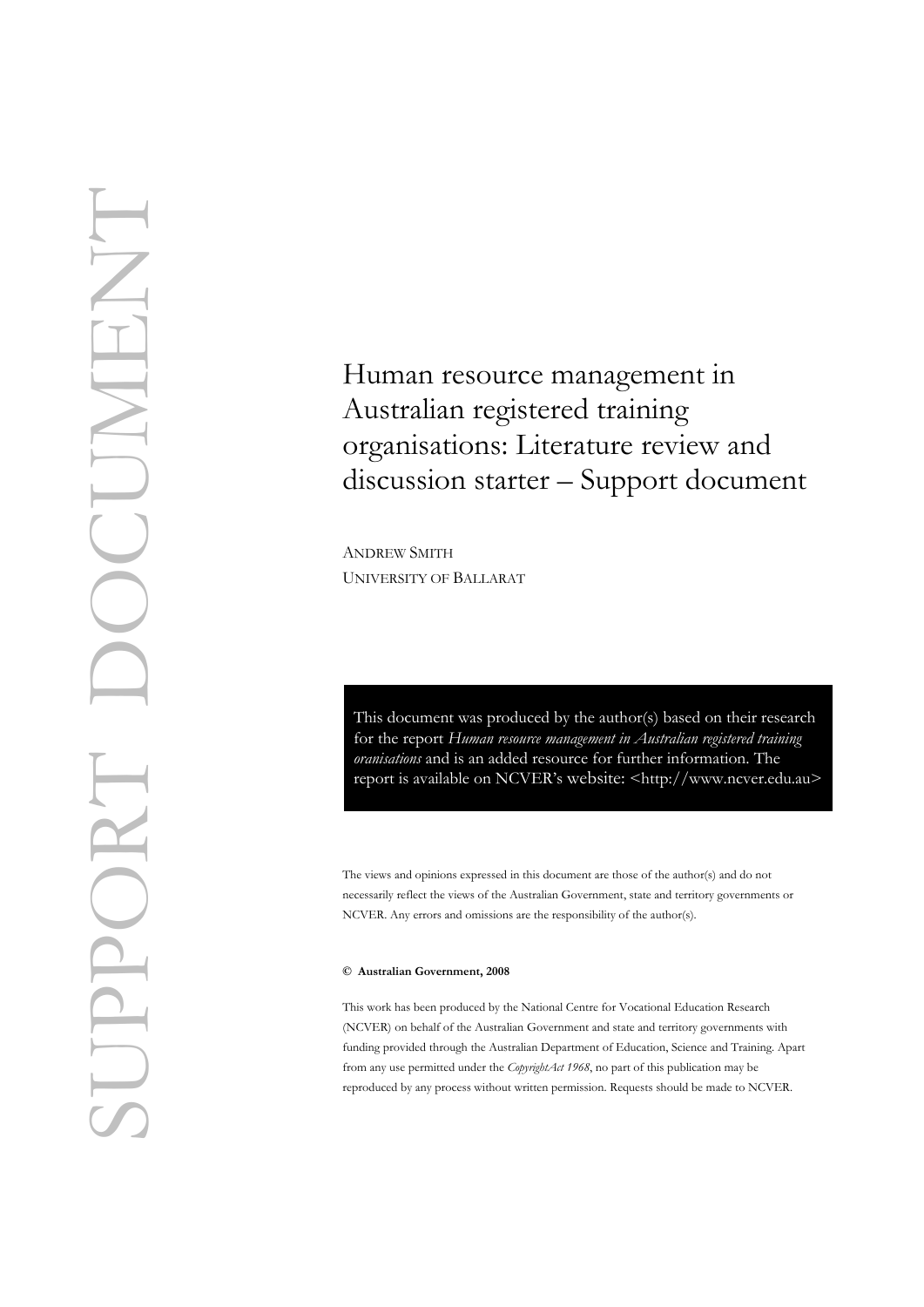Supporting vocational education and training providers in building capability for the future





# **Control or capability? Human resource practices for a changing environment**

**Literature review and discussion starter.** 

This literature review was developed by the lead researcher in this research activity, Professor Andy Smith, and forms part of the Consortium Research program 'Supporting vocational education and training providers in building capability for the future'

This research activity was concerned with examining approaches to human resource management in both public and private VET providers.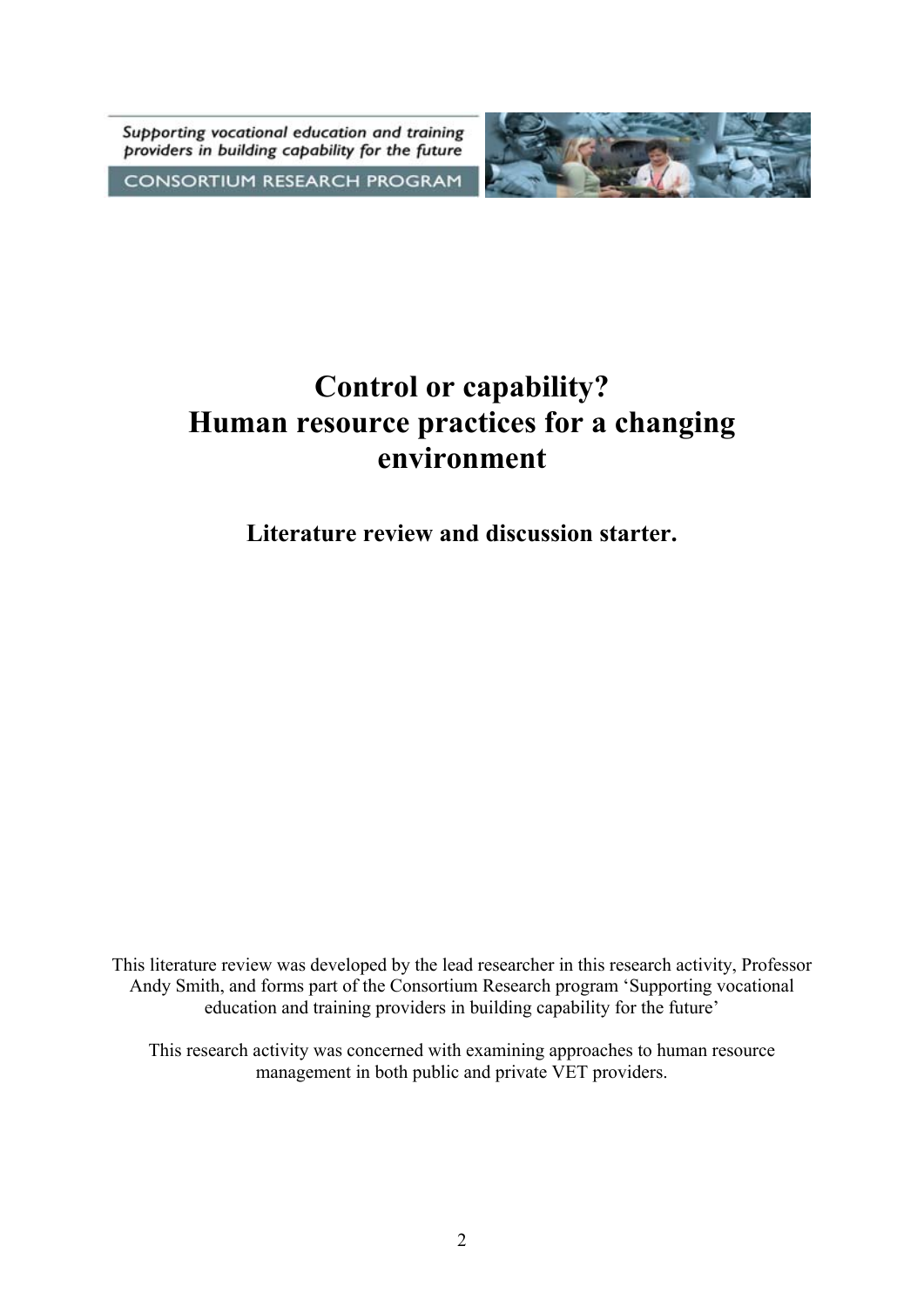# **Executive Summary**

People are the assets on which competitive advantage is built, whether in the public or private sector, whether in the corporate world or in the world of education. In the words of the latest theory on human resource management, people are an "inimitable" asset. People and their skills are the one thing that competitor organisations cannot imitate. So human resource management and the practices associated with it have become accepted by managers in all forms of organisations as one of the most important strategic levers to ensure continuing success. This is true in vocational education and training as much as in any other sector. In recent years workforce development has become a key feature of the management of registered training organisations (RTOs) in the VET sector.

The traditional emphasis of what used to be called "personnel management" was on the regulation of the management of people in organisations. This regulatory role was reinforced, particularly in Europe and Australia (less so in the USA) by increasing government regulation of employment conditions through legislation concerned with the conduct of industrial relations, discrimination, employment rights, health and safety and other employment conditions. In many organisations today, this older notion of personnel administration still holds sway with its emphasis on rules and regulation. Recent research has suggested that this tends to be the model traditionally adopted in the public VET system.

But in the 1980s and 1990s, a different concept of human resource management began to gain ground. At the heart of the new approach was the belief that the management of people gives an organisation competitive advantage. This leads to a number of distinct differences between human resource management and personnel management. Firstly, human resource management is clearly not simply the province of the human resource manager. Line managers play a critical role in human resource management and, in fact, could be argued to be the main organisational exponents of people management. Secondly, human resource management is firmly embedded in business strategy. Unlike the personnel manager, the human resource manager is part of the top level strategic team in the organisation and human resource management plays a key role in the achievement of business success. Thirdly, the shaping of organisational culture is one of the major levers by which effective human resource management can achieve its objectives of a committed workforce. Thus, human resource management is concerned not only with the formal processes of the management of people but also with all the ways in which the organisational culture is established, reinforced and transmitted.

Whilst many organisations within and outside the VET sector have yet to move wholly to this new model of human resource management, there is no doubt that most organisations are making the transition very quickly. Again, research suggests that TAFE institutes are moving this way and are in something of a transitional state. Some of the key elements of the new human resource management that may be observed in the VET sector include:

- much more careful selection and recruitment
- high level of training and staff development
- extensive use of teamworking
- better communications between staff and management
- introduction of performance management
- encouragement of employee suggestions and innovation.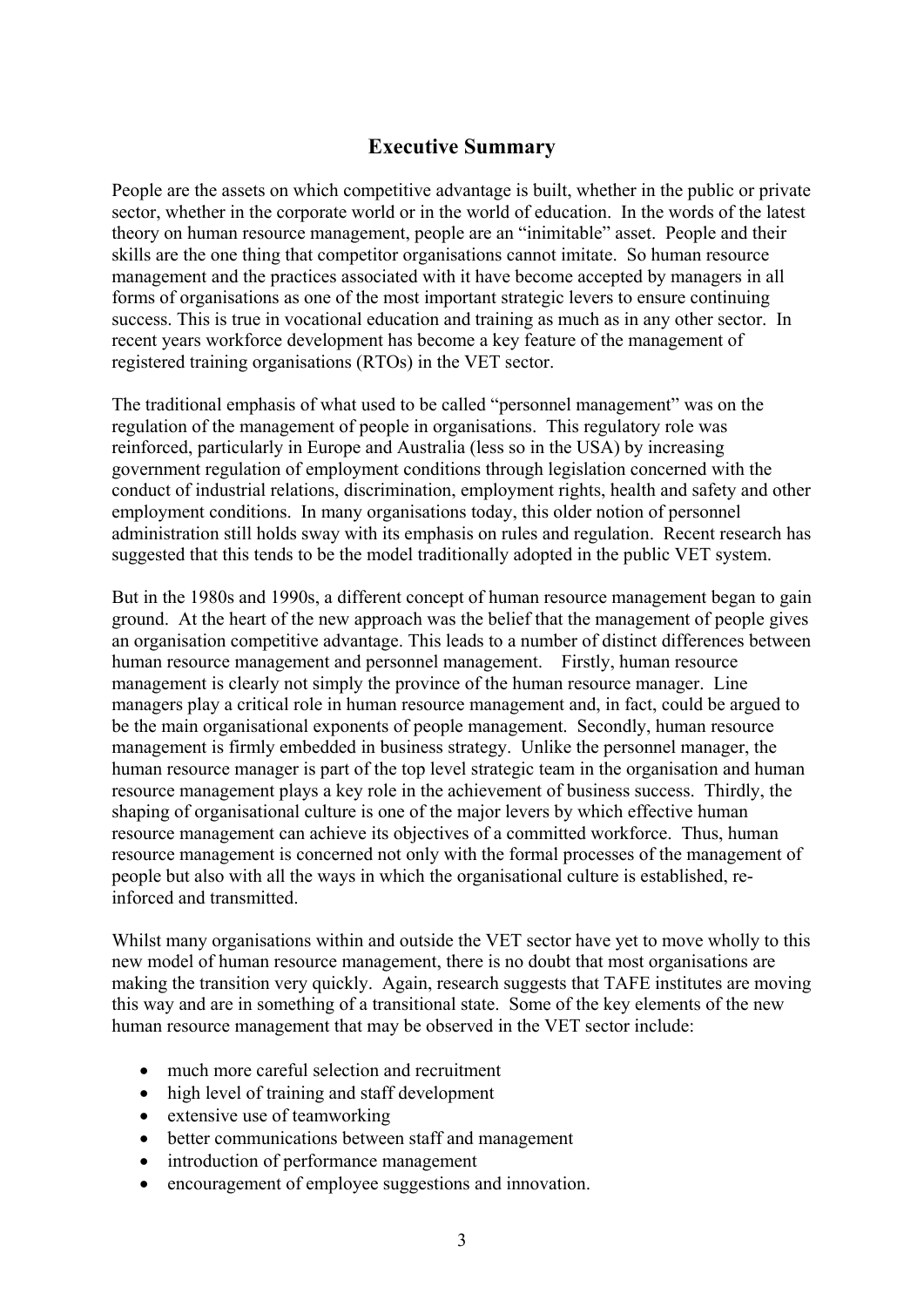In more recent years, attention has switched from what practices constitute human resource management to the broader impact of human resource management and its relationship to the strategy of the organisation. All the research evidence now strongly suggests that human resource management has a very positive impact on organisational performance. A key element in effective human resource management is its alignment with the strategy of the organisation. Researchers now believe that it is not enough to simply implement a series of "best practices" but that human resource management needs to be tailored so that it "fits" with the organisation. In the VET sector this means making sure that human resource management practices fit with one another – don't introduce an individually based performance management scheme into an organisation that runs on teamwork for instance – and that it fits with the strategic position of the RTO. If an RTO competes on the basis of new and innovative programs and modes of delivery, then its recruitment, performance management and staff development system will need to strongly encourage innovative behaviour in staff.

This project seeks to establish the current state of human resource management practice in RTOs in Australia. The project takes a strategic approach, particularly in the case study phase where the research will attempt to examine the links between human resource management and the strategy of the organisation. The results of the project will enable us to better understand the development of human resource management in RTOs and make sound recommendations about how RTOs can benefit from better management of people.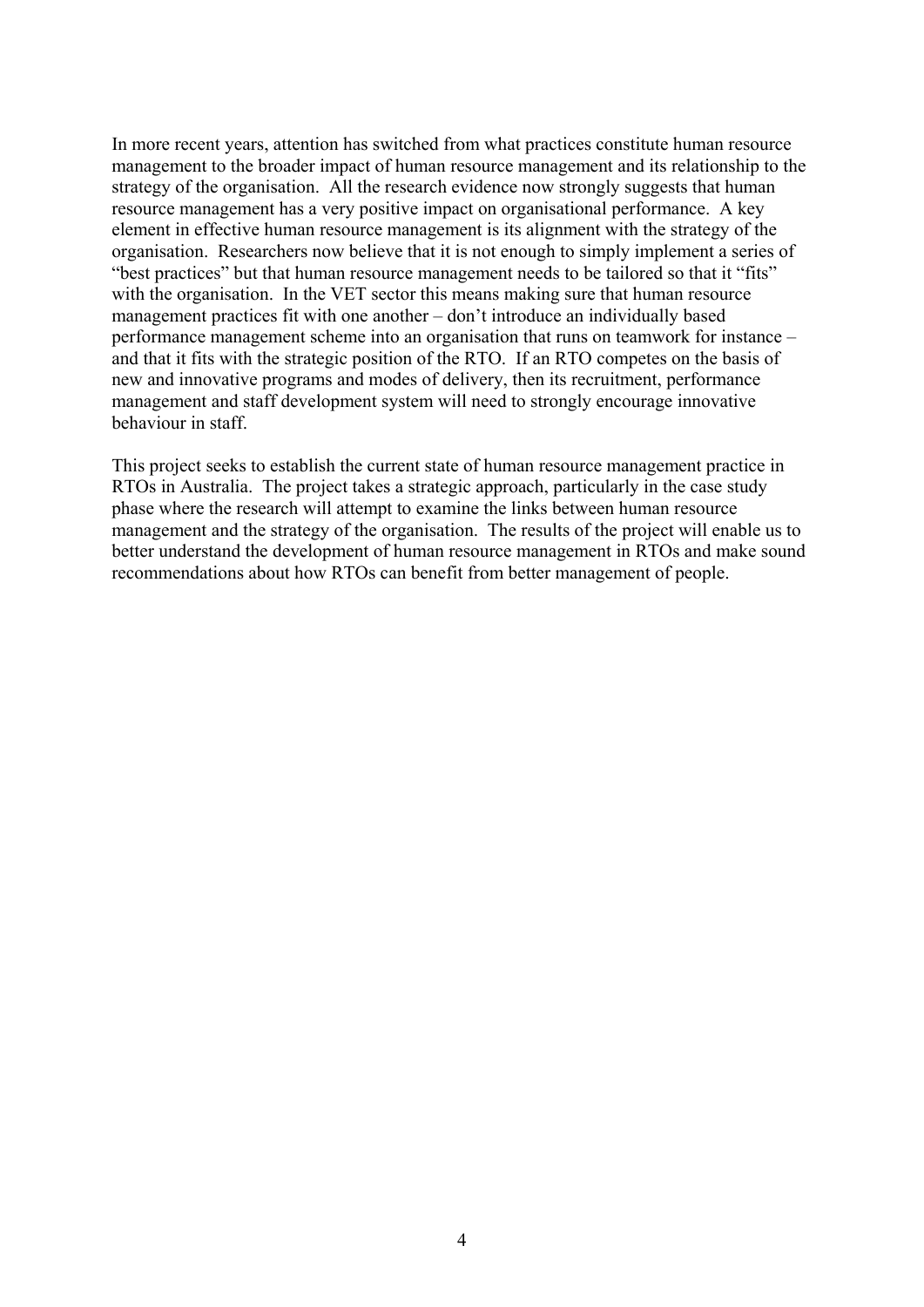#### **Introduction and context**

It is has become something of a cliché in annual reports from organisations to say that "people are our greatest asset"; so much so, that you do not normally see the phrase printed so boldly in annual reports these days. But the underlying truth of the cliché is now widely accepted. People are the assets on which competitive advantage is built, whether in the public or private sector, whether in the corporate world or in the world of education. In the words of the latest theory on human resource management, people are an "inimitable" asset. People and their skills are the one thing that competitor organisations cannot imitate. So human resource management and the practices associated with it have become accepted by managers in all forms of organisations as one of the most important strategic levers to ensure continuing success.

This is true in vocational education and training as much as in any other sector. In recent years workforce development has become a key feature of the management of RTOs in the VET sector. There has been a plethora of initiatives taken to address the looming human resource issues such as the rapid ageing of the workforce, the requirement for greater flexibility in working practices, the changing nature of the work that VET practitioners carry out and so on. Many of these initiatives have involved significant staff development, the introduction of performance management schemes and more dynamic employee relations. But all too often, these human resource initiatives are taken in isolation from one another. The key to success in human resource management is integration, both of the initiatives that are taken, so they complement rather get in the way of each other, and with the overall strategy of the organisation.

This project will examine human resource management in RTOs from this angle of integration. It is particularly concerned with the relationship of human resource management to the overall strategy of the organisation. The aims of the project are to:

- gain a greater understanding of the role of HR practices in improving the competitiveness of RTOs;
- understand the ways in which HR practices can be linked effectively to the business strategies of RTOs and
- understand how HR practices can be put together in complementary bundles to suit differing organisational goals and structures.

There is a relative lack of research in this area. In Australia a few national projects have examined human resource management issues in RTOs in recent years (notable in this respect is the work of Palmieri, 2003 and McNickle and Cameron, 2003 which examined the human resource management implications of flexible delivery) but usually in the context of another issue such as professional development or, in the UK, the marketing of VET. For this reason, the project has two distinct parts to it.

Firstly a survey was administered to 60 TAFE Institutes and selection of 618 private providers. The survey establishes a baseline by examining existing human resource management practices in RTOs such as recruitment practices, performance management, and work organisation and employee relations. The survey also examines the general approach or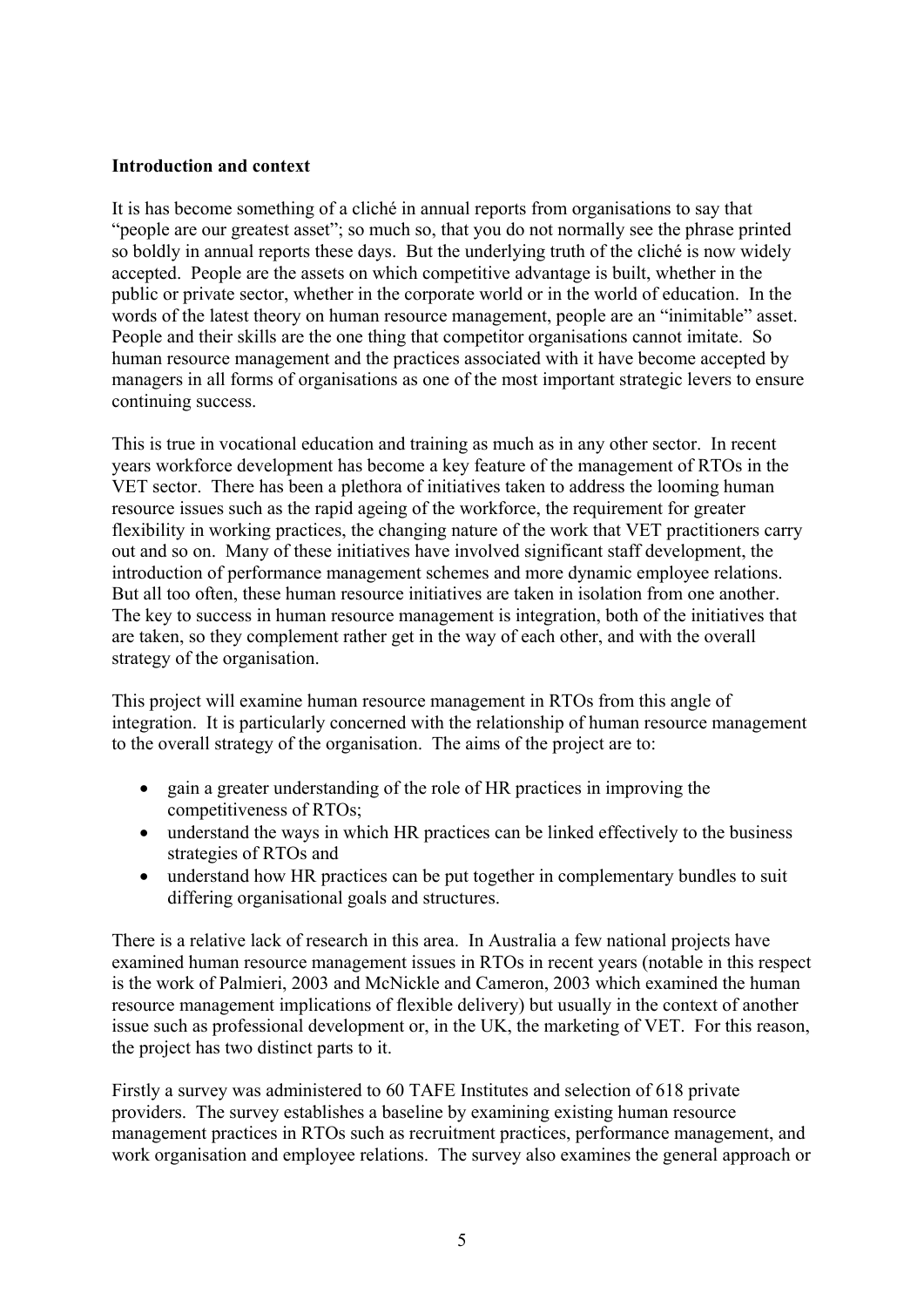philosophy adopted by RTOs in human resource management and its links to the strategy of the organisation.

The issues of integration of human resource management practices both with each other and with the broader organisational strategy are more complicated and require a qualitative approach which can explore the ways in which human resource management relates to other aspects of organisational practice. This stage involves 7 case studies of RTOs. Together, the data from the survey and the case studies should give us a helpful picture of the state of human resource management in Australian RTOs and how much it contributes to improving the performance of organisations. We hope that the project will help to change human resource management practices in the sector and result in better outcomes for staff and for RTOs in general.

To achieve this, the project will provide two products.

- 1. This literature review, which documents current theories and approaches to human resource development in order to stimulate debate about the nature and role of human resource management in the VET sector.
- 2. A final report incorporating the results from the whole project including the case studies with recommendations for improving human resource management practice in RTOs.

Both these documents can be found on NCVER's web site at  $\leq$ ncver.edu.au $\geq$ .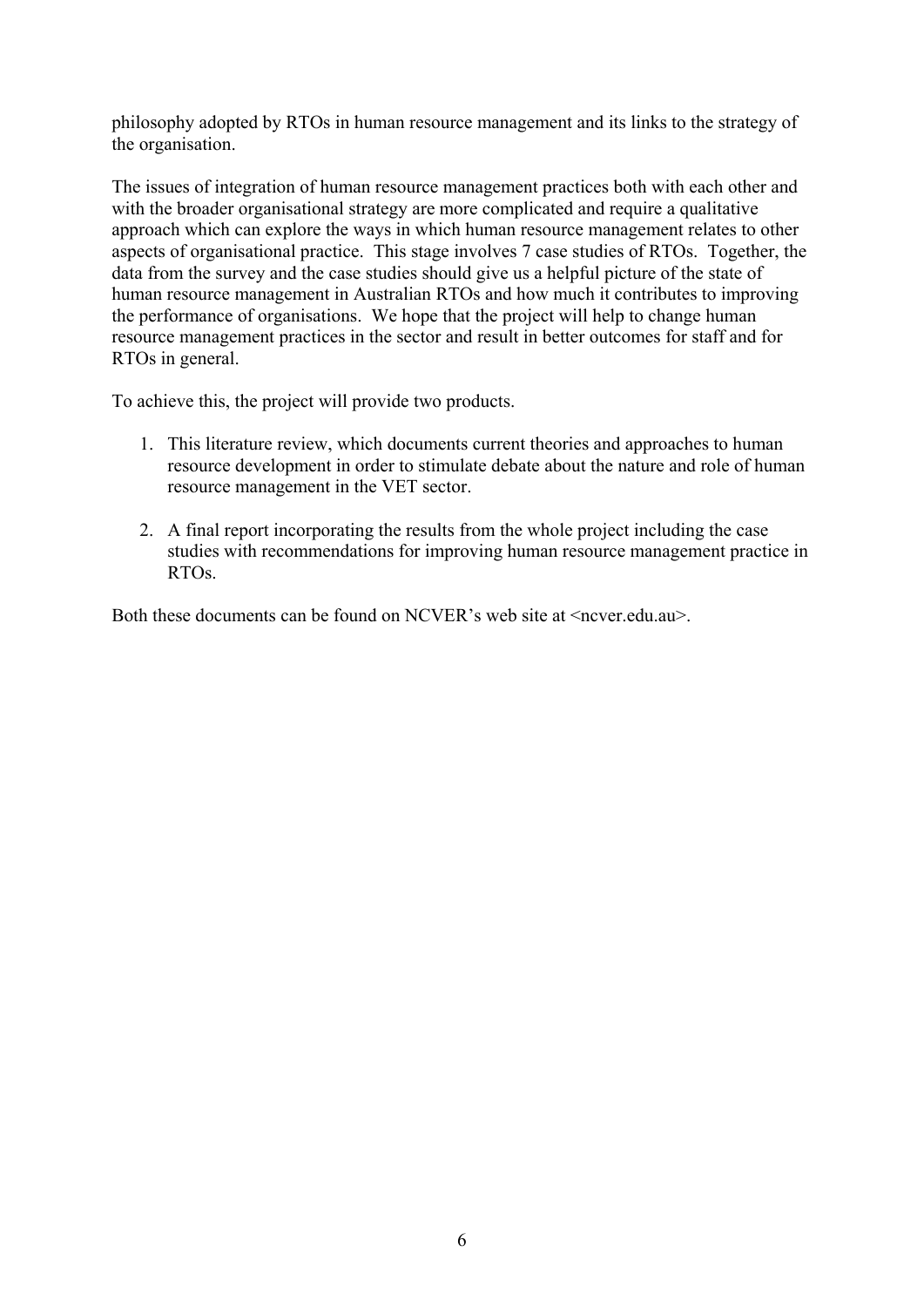#### **HRM: where did it come from?**

The modern concept of human resource management finds its roots in the early  $20<sup>th</sup>$  century notion of employee welfare. The large factories that evolved in the United States in the late  $19<sup>th</sup>$  and early  $20<sup>th</sup>$  centuries presented managers with major problems of workforce control. The large scale use of immigrant labour combined with the traditional factory organisation of sub-contracting to produce workplaces that had essentially become uncontrolled in any centralised sense of the word. Part of the solution to the problem of re-establishing management control on the factory floor was found in the development of Scientific Management or Taylorism as it came to be known after its founder, Frederick Taylor (Taylor, 1911). Although usually thought of today as a prescription for the standardised method of work organisation epitomised in the factory assembly line, Taylor actually devised his system in order to establish the leading role of managers in the control of organisations. Taylorism is an early form of human resource management. It embodies the controlling role of managers who need to have full access to information held by workers on the best methods of carrying out their tasks and it advocates a major emphasis on the selection of the right person for the job, proper training to enable workers to gain the skills they require and good rates of pay to offset the boredom of working in a fragmented and high performance work environment. One might be forgiven for thinking that these rules had been devised for modern call centres, an example of one of a contemporary workplace which embodies one of the oldest forms of management control.

Taylorism was, of course, most famously implemented by Henry Ford in his North American automotive plants. Ford is probably best remembered by students of work organisation as the inventor or populariser of the moving assembly line for the production of cars. Because of Ford's innovative combination of Taylorism as a form of management control and the process technology of the assembly line his name became permanently associated with the dominant 20<sup>th</sup> century form of work organisation, Fordism (Mathews, 1990). However, Ford is slightly less well remembered for his invention of the modern personnel department. In Ford's larger plants he established "sociology" departments, precursors of the modern "employee welfare" departments. The officers employed in the sociology departments pried into the private lives of Ford's employees to ensure that no aspects of employees' personal lives affected their performance at work. In many cases, this involved Ford in the active welfare of employees and helping them in personal and family matters. In this respect, modern human resource management emerged from the concerns of larger employers with the welfare and performance of their workers.

From its employee welfare roots, "personnel management" spread within the USA and later into Europe and an increasing number of issues concerned with the management of people in organisations came to find a home in the personnel departments of the mid- $20<sup>th</sup>$  century. By the 1960s, the notion of personnel management had become well-established with a number of clear areas of responsibility attached to it including:

- selection and recruitment
- training and development
- pay and conditions
- industrial relations
- employee welfare
- occupational health and safety.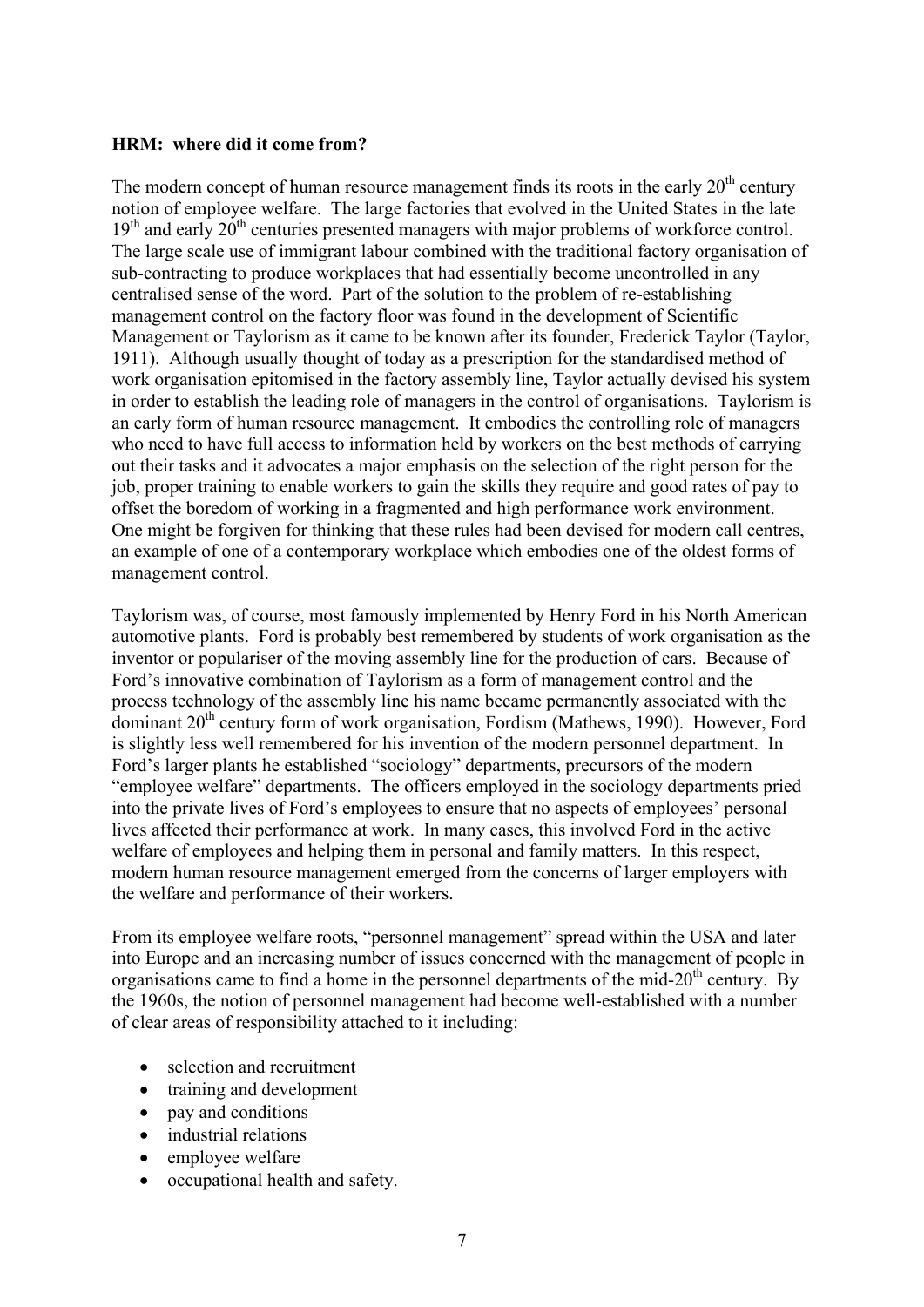The emphasis in personnel management in the mid- $20<sup>th</sup>$  century was on the regulation of the management of people in organisations. This regulatory role was reinforced, particularly in Europe and Australia (less so in the USA) by increasing government regulation of employment conditions through legislation concerned with the conduct of industrial relations, discrimination, employment rights, health and safety and other employment conditions. Personnel departments and personnel managers were tasked in larger organisations with producing policies and procedures that ensured that managers kept within the law in their dealings with employees. The procedural and regulatory emphasis in personnel management ensured that personnel departments were viewed as organisational policemen with a brief to control how managers related to their workers. In some cases, personnel specialists were viewed as being on the side of the workers against management, not part of the management at all. This ambivalence in the role of personnel in organisations led to the common complaint amongst personnel professionals that they were not taken seriously by other members of management and were often not included in discussions about the high level strategy of their organisations (Ulrich, 1997).

## **Modern HRM**

In the 1980s, the concept of human resource management began to gain ground at the expense of personnel management (Storey, 2001). At the root of the new thinking about the management of people in organisations was the perception of the increasing competitiveness of the global economy (Best, 1990). The success of the large Japanese corporations in export markets for traditional western products such as cars and electronic goods in the 1970s and 80s took many western corporations by surprise. Studies of Japanese corporations emphasised the importance of effective people management in the competitive strategies of these organisations (Ouchi, 1982). The studies showed that Japanese employers performed far better than their western competitors in terms of labour productivity and in process innovation. The key to this success lay in the human resource management practices adopted by Japanese corporations such as Toyota and Matsushita. These practices became evident in western countries as Japanese corporations established manufacturing plants through Europe and North America. The human resource management practices which had been so successful in Japan were transplanted with great success to these overseas transplants (Wickens, 1987). The practices included:

- strict and rigorous selection and recruitment
- high level of training, especially induction training and on the job training
- teamworking
- multiskilling
- better management-worker communications
- use of quality circles and an emphasis on right first time quality
- encouragement of employee suggestions and innovation
- single status symbols such as common canteens and corporate uniforms.

The integration of these human resource management practices was to create an organisational culture that allowed workers to identify their own success with that of the corporation. Thus, organisational or corporate culture became an important element in understanding the competitive success of firms and was a major theme of management thinking in the early 1980s (Peters and Waterman, 1982). These new human resource management practices and the emphasis on the creation and maintenance of corporate culture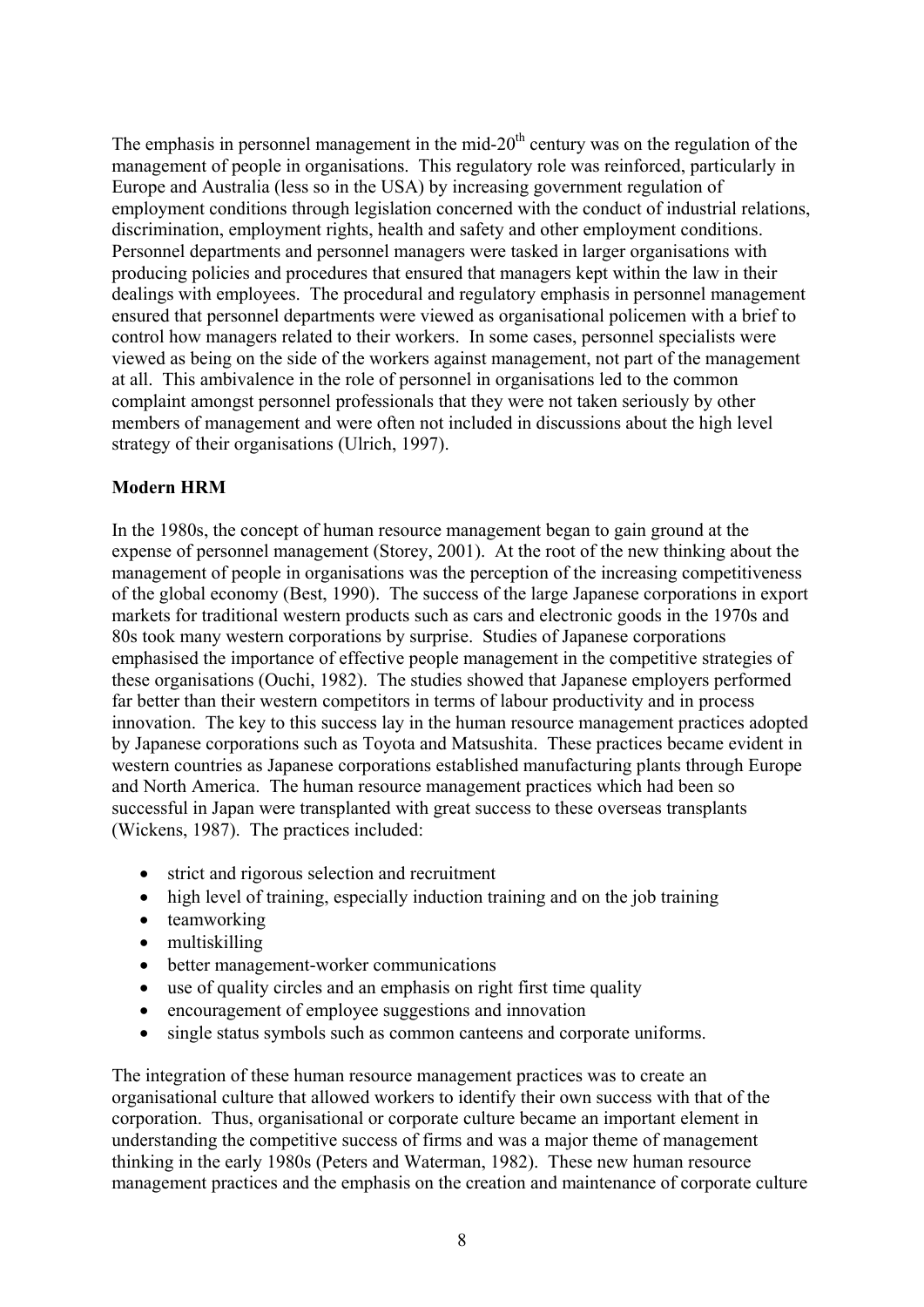stood in sharp contrast to the regulatory view of personnel management that had emerged in the mid-20<sup>th</sup> century. In fact, many of these practices were not seen as the exclusive province of the human resource manager but were viewed as the responsibility of line managers in organisations. The human resource management department might play a role in facilitating these practices but human resource managers were not in charge of these processes (Guest, 2002). Thus, the modern notion of human resource management was born.

Although the roots of human resource management might be relatively clear historically, the term itself and the meaning of human resource management has been the subject of fierce debate amongst practitioners, academics and commentators since its emergence in the early 1990s (Legge, 2001). Some have simply substituted the term human resource management for personnel management and claimed that everything has remained the same. In some cases, this can be seen in the migration of job titles that had taken place in the last decade as the title of human resource manager has replaced that of personnel manager. The professional institute for human resource management in Australia, the Australian Human Resource Institute, emerged from the old Institute of Personnel Management Australia in the early 1990s signalling a clear shift in terminology.

Others have argued that human resource management represents a fundamentally new way of managing people at work that goes well beyond the old functional notion of personnel management and emphasises the creation of a culture in the workplace that harnesses the commitment of individuals to the organisation (Guest, 1987). Yet others, exasperated with the endless definitional debate that seems to surround human resource management, have argued that it is simply an illusion, a "hologram" behind which we may see many techniques and practices in operation but which is essentially determined by the observer (Keenoy, 1999). However, the notion of employee commitment is one which appears to be integral to many of the models and theories of human resource management that have appeared. This notion of harnessing the commitment of employees in organisations was first articulated strongly by Walton (1985) who described how modern organisations were moving their management styles from one based on control, to one based on commitment. Walton elaborated his control to commitment model in a table that juxtaposed the two models with transitional state in between (see Figure 1).

| <b>Management practice</b> | <b>Control</b>               | Commitment                    |  |
|----------------------------|------------------------------|-------------------------------|--|
| Job design                 | Focused on the individual    | Focused on the team           |  |
| Performance management     | Measured standards for       | Higher "stretch" objectives   |  |
|                            | minimum performance          |                               |  |
| Management structure       | Top down and hierarchical.   | Flat organisation structure.  |  |
|                            | Emphasis on management       | Minimum status differentials  |  |
|                            | symbols                      |                               |  |
| Compensation               | Individual pay linked to job | Pay linked to skills and      |  |
|                            | evaluation                   | mastery                       |  |
| Employment                 | Employees viewed as          | Assurances that participation |  |
|                            | variable cost                | will not result in job losses |  |
| Employee voice             | Employee input allowed on a  | Employee participation        |  |
|                            | narrow agenda.               | enacted on a wide range of    |  |
|                            |                              | <i>ssues</i>                  |  |
| Labour management          | Adversarial labour relations | Mutuality with joint planning |  |
| relations                  |                              | and problem solving           |  |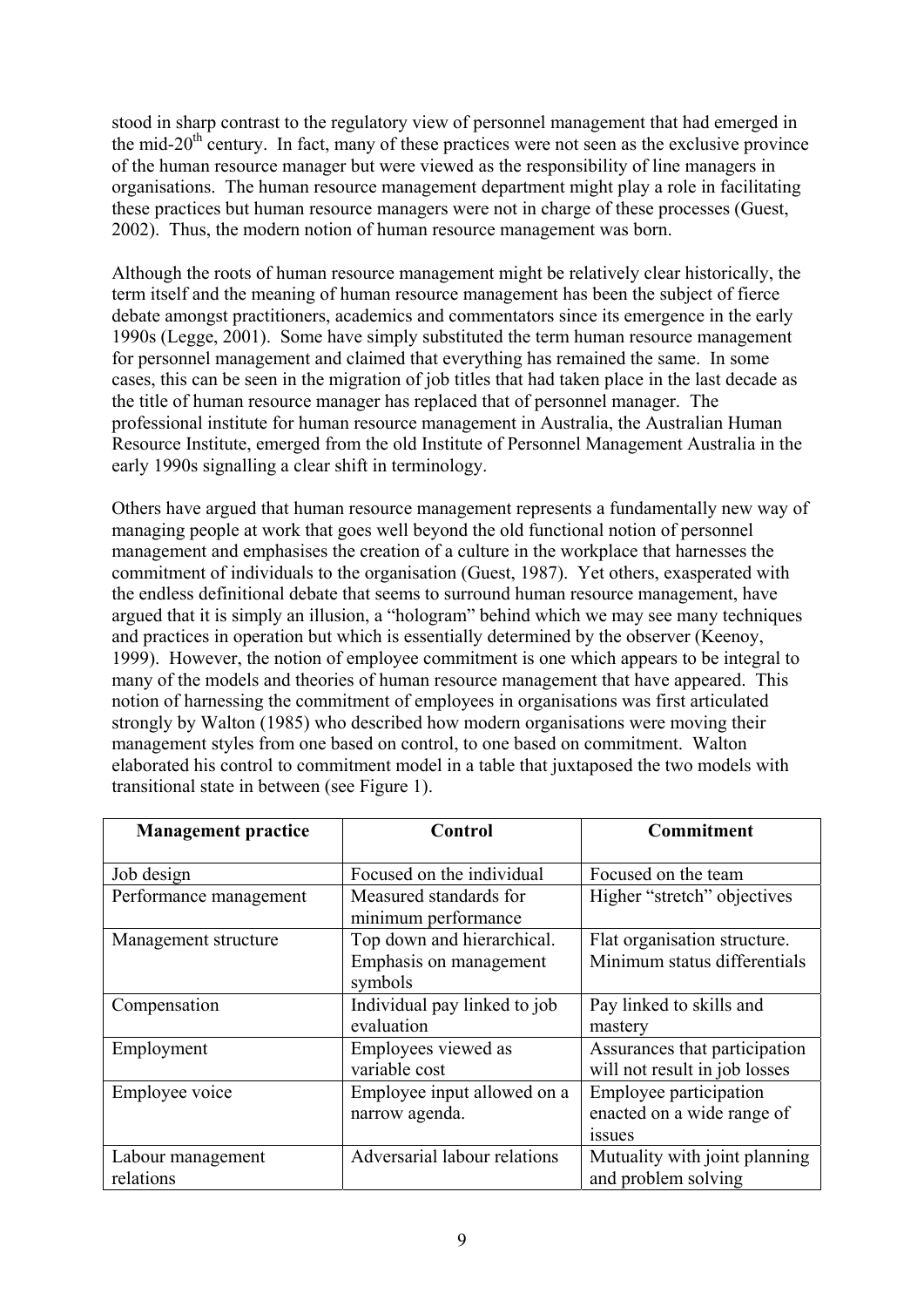#### **Figure 1**  *Walton's Control to Commitment Model (Source: adapted from Walton (1985))*

In Walton's commitment model we can see many of the elements that have become familiar in the modern practice of human resource management including teamworking, flat organisation structures, pay linked to skills and employee involvement. David Guest, a noted British scholar in the human resource management debate, devised his normative model of human resource management a few years after Walton's foray into commitment strategies. Guest (1987) defined four outcomes for human resource management – strategic integration, commitment, flexibility and quality. In Guest's view these human resource management outcomes would lead to higher levels of job performance, higher levels of innovation and change whilst lowering turnover, absence and employee grievance rates. This veritable nirvana of human resource management has remained one of the most influential models in discussions about human resource management to this day (see Figure 2).

| Human resource               | Human resource           | <b>Organisational outcomes</b> |  |
|------------------------------|--------------------------|--------------------------------|--|
| management policies          | management outcomes      |                                |  |
| Organisation and job design. | Strategic integration    | High job performance           |  |
| Management of change         |                          |                                |  |
| Recruitment, selection and   | Commitment               | High problem solving,          |  |
| socialisation                |                          | change and innovation          |  |
| Appraisal, training and      | Flexibility/adaptability | High cost-effectiveness        |  |
| development                  |                          |                                |  |
| Reward systems               | Quality                  | Low turnover, absence and      |  |
| Communication                |                          | grievances                     |  |

#### **Figure 2**

*Guest's normative model of human resource management (Source: adapted from Guest (1987))* 

Guest's model of human resource management is very useful in that it defines the modern lexicon of human resource management. Gone are the references to the functional areas of personnel management described earlier. Human resource management clearly encompasses these older regulatory hangovers, but goes much further in embracing the management of change, job design, socialisation and appraisal as the key levers to achieve organisational success. Guest's model also sets the agenda for what human resource management is trying to achieve – integration with the business strategy of the organisation, employee commitment, flexibility and quality. These are still very much the aims of human resource management. Taking commitment as a major element of human resource management Storey (1995:5) came up with one of the best original definitions of human resource management:

*Human resource management is a distinctive approach to employment management which seeks to achieve competitive advantage through the strategic deployment of a highly committed and capable workforce using an array of cultural, structural and personnel techniques.*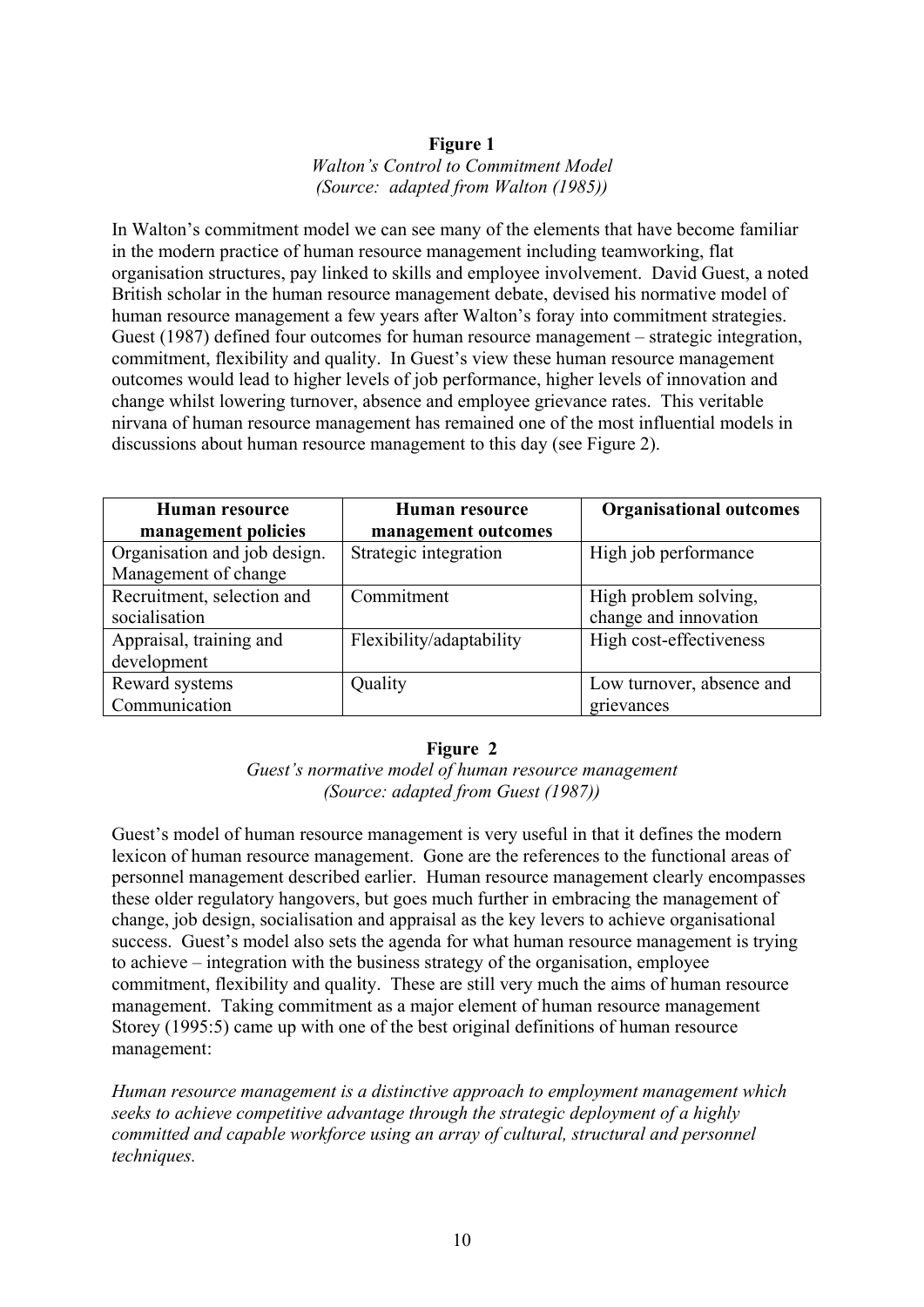In later work, Storey (2001:7) further detailed the terrain of human resource management as follows:

# **1. Beliefs and assumptions**

- It is the human resource that gives competitive advantage
- The aim should not be mere compliance with rules but employee commitment
- Therefore employees should, for example, be very carefully selected and developed

## **2. Strategic qualities**

- Because of the above factors, HR decisions are of strategic importance
- Top management involvement is necessary
- HR policies should be integrated into the business strategy stemming from it and even contributing to it

# **3. Critical role of managers**

- Because HR practice is critical to the core activities of the business, it is too important to be left to personnel specialists alone
- Line managers are (or need to be) closely involved as both deliverers and drivers of the HR policies
- Much greater attention is paid to the management of managers themselves

# **4. Key levers**

- Managing culture is more important than managing procedures and systems
- Integrated action on selection, communication, training, rewards and development
- Restructuring and job re-design to allow devolved responsibility and empowerment.

This listing of the main assumptions underlying the modern concept of human resource management shows how much the concept has progressed from the old notion of personnel management. There are a number of things to notice in Storey's listing. Firstly, human resource management is clearly not simply the province of the human resource manager. Line managers play a critical role in human resource management and, in fact, could be argued to be the main organisational exponents of people management. Secondly, human resource management is firmly embedded in business strategy. Unlike the personnel manager, the HR manager is part of the top level strategic team in the organisation and human resource management plays a key role in the achievement of business success. Thirdly, the shaping of organisational culture is one of the major levers by which effective human resource management can achieve its objectives of a committed workforce. Thus, human resource management is concerned not only with the formal processes of the management of people but also with all the ways in which the organisational culture is established, re-inforced and transmitted.

However, the rise of human resource management has not been without its critics. A particularly important criticism of human resource management has come from industrial relations scholars who have attacked the philosophical basis of human resource management. These scholars maintain that the previous paradigm of personnel management was not only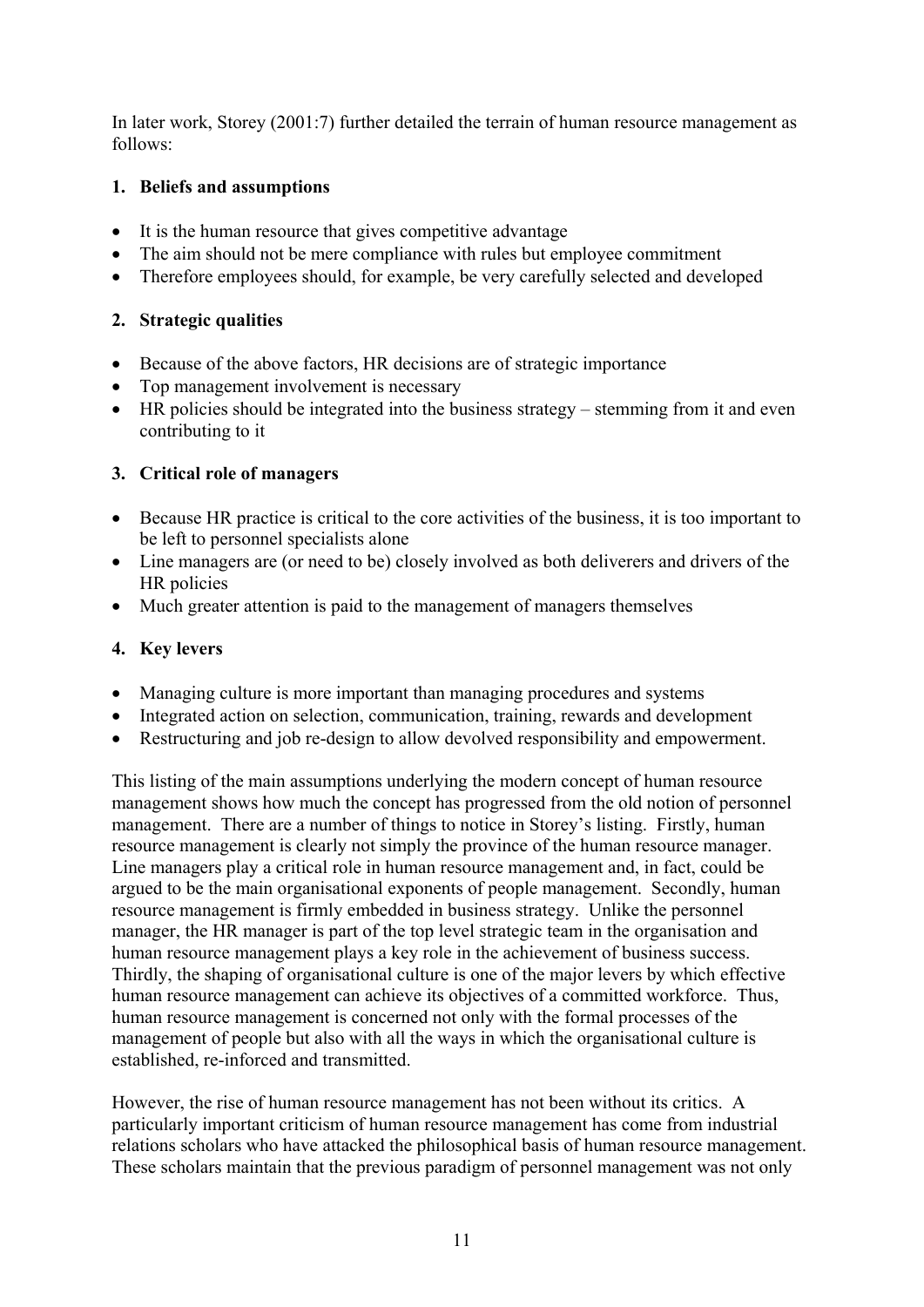about the administration of people in organisations but also based on a system of employee relations that emphasised the role of unions in the workplace and the role of managers in negotiating changes in the workplace through union representation (Guest, 2001). Human resource management is seen by these commentators as arising from the often non-unionised environment of large US corporations, where managers employ a range of methods to keep unions out of the workplace. These methods include better pay and conditions and the more sophisticated aspects of human resource management described above. Industrial relations specialists have referred to this as the "unitarist" view of employee relations. In the unitarist view, the ultimate aims of management and workers are assumed to be the same – the success of the firm leading to the prosperity of the workers. Workers and managers may disagree from time to time about how best to run the firm but there is an underlying unity of interests. Many industrial relations scholars take a different view asserting that managers and workers may have fundamentally quite different interests. This leads to a "pluralist" view of employee relations in which there may be many conflicting sets of interests in the workplace and the work of managers is to find compromise solutions to the problems of competing interest groups (Fox, 1974). Thus, managers may aim to reduce the labour cost base of the organisation, but this is fundamentally at odds with workers' desire to preserve their jobs and increase their pay.

Research, however, shows that the picture is more complicated than the "either/or" dichotomy of unitarist versus pluralism might suggest. Empirical work in the UK has shown that firms adopt a number of strategies at the same time. In fact, human resource management initiatives seem to prosper in firms that have also retained the traditional industrial relations bargaining structures and where union representation is strong (Sisson, 1993). Storey (2001) has interpreted this to mean that organisations will implement a range of measures to improve their competitive position and that the unitarist assumptions underlying human resource management do not have to conflict with a simultaneous pluralist position which recognises the competing interests of different groups in the workforce.

# *Take home messages*

The rise of modern human resource management is more than just a change in terminology from personnel management to human resource management

A central feature of modern human resource management is the idea of engaging the commitment of employees with the goals of the organisation. This means that human resource management is not just about administering people but also about shaping the culture of the organisation. To examine the issue of culture in RTOs, look at the outcomes of Research Activity 4, *Assessing the impact of cultures and structures on team and organisational capability (*Clayton et al. forthcoming, *A study in difference: Structures and cultures in Australian training organisations*).

This means that human resource management is literally too important to be left only to human resource managers. Engaging the commitment of employees and shaping culture require the active participation and leadership of line managers. The issue of leadership is crucial to effective human resource management. For more on leadership in RTOs look at the outcomes of Research Activity 7, *Investigating approaches for sustaining and building educational leadership*. See: <http://www.ncver.edu.au/publications/1802.html>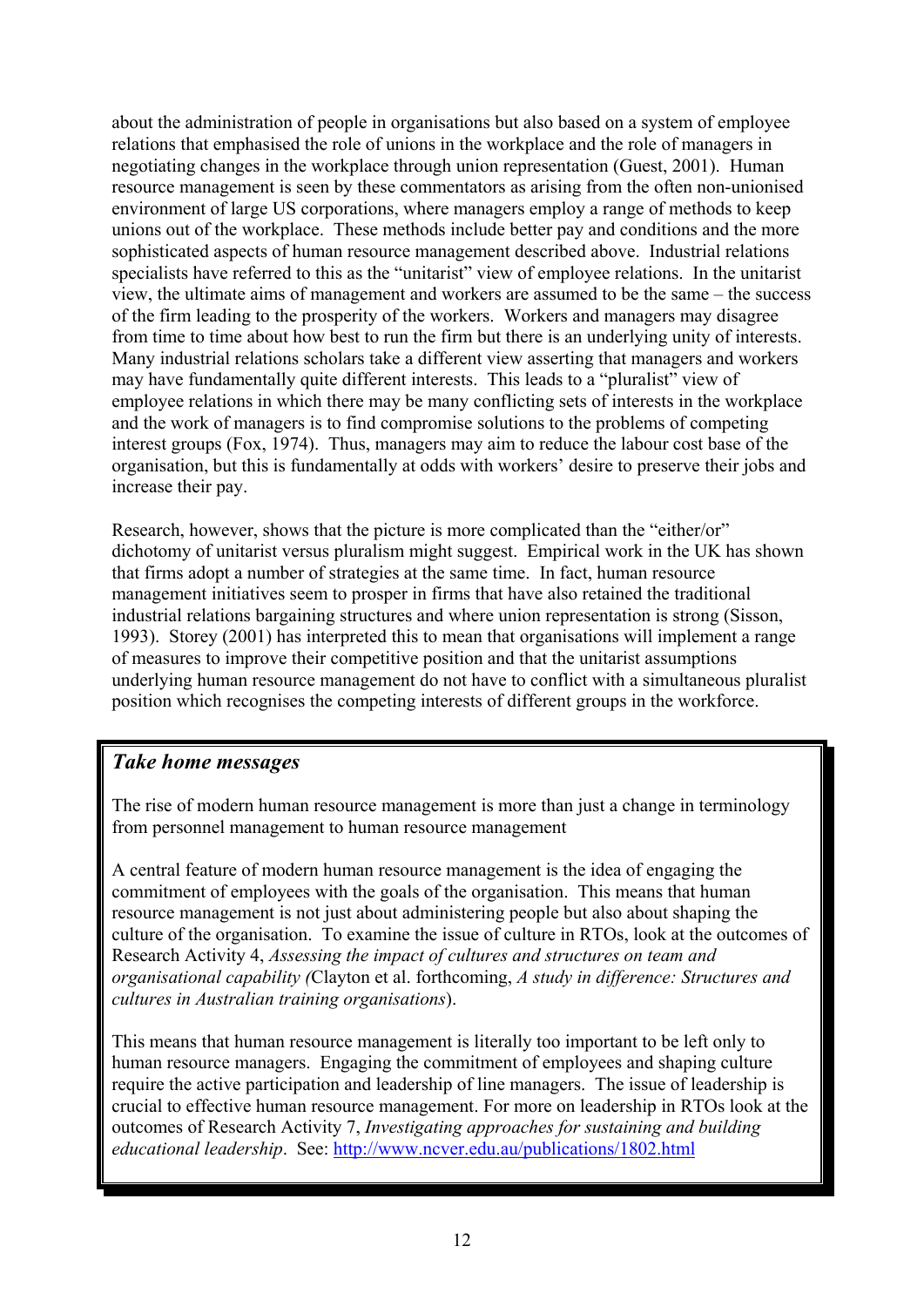It also means that human resource management has to relate very closely to the strategy of the organisation. This means looking at human resource management issues in a strategic light. The notion of workforce capability, the issue of the ageing of the workforce and the issue of enhancing the vocational competence of the workforce are key strategic human resource management issues for all RTOs. These issues call for a high level strategic response by RTOs, which is what human resource management is focused on.

# **An RTO example.**

Sparked by a research report showing the potential impact of the ageing of the workforce on the operations of RTOs, an RTO director decides to investigate the issue in her own organisation and develop strategies to ensure the future skills base of the organisation. She asks the human resource manager to take responsibility for investigating the effects of ageing on the workforce of the RTO and to make recommendations to the senior management team on strategy. The human resource manager commissions a consultant to carry out an investigation of the current state of the RTO workforce. On the basis of the consultant's report, the human resource manager draws up a series of recommendations including the development of effective knowledge transfer procedures so that the expertise of retiring staff is not lost, the improvement of recruitment and selection processes so that the workforce can be shaped to meet the future needs of the organisation and a communications strategy to engage staff with the issue. The human resource manager presents the recommendations to the Director who then discusses them with her senior management team. The recommendations are approved and the Director establishes a task force under a senior line manager to implement the new strategies.

Notice how this human resource management initiative is driven by the Director, not the human resource manager and how the implementation is given to line managers. The human resource manager plays a key role in developing the human resource management strategy of the RTO but is not in sole charge of it.

# **How widespread is HRM?**

In general the measurement of the extent of the use of human resource management relies on small-scale, qualitative evidence often proffered by human resource management professionals (Storey, 2001). There are few large-scale surveys of the use of human resource management in Australia or overseas. One major exception to this is the British Workplace Employee Relations Survey (WERS) of 1998 (Cully *et al*, 1999). The WERS 98 survey was the fourth in a series of workplace industrial surveys undertaken by the British government since the early 1980s. Despite its origins in industrial relations, WERS 98 also investigated other aspects of employee relations at the workplace including the use of human resource management practices. This survey included interviews with managers in over 2,000 UK workplaces ranging from very large to very small and a survey of over 28,000 employees.

WERS 98 found evidence of the widespread adoption of a number of key human resource management practices amongst British organisations. In terms of recruitment and selection, over 86 per cent of workplaces recruited on the basis of skills, experience and/or motivation. Formal qualifications were used in only 68 per cent of workplaces and recommendations by only 34 per cent. Thirty-six per cent of workplaces reported providing formal off-the-job training for most employees although this was much more likely to occur in workplaces with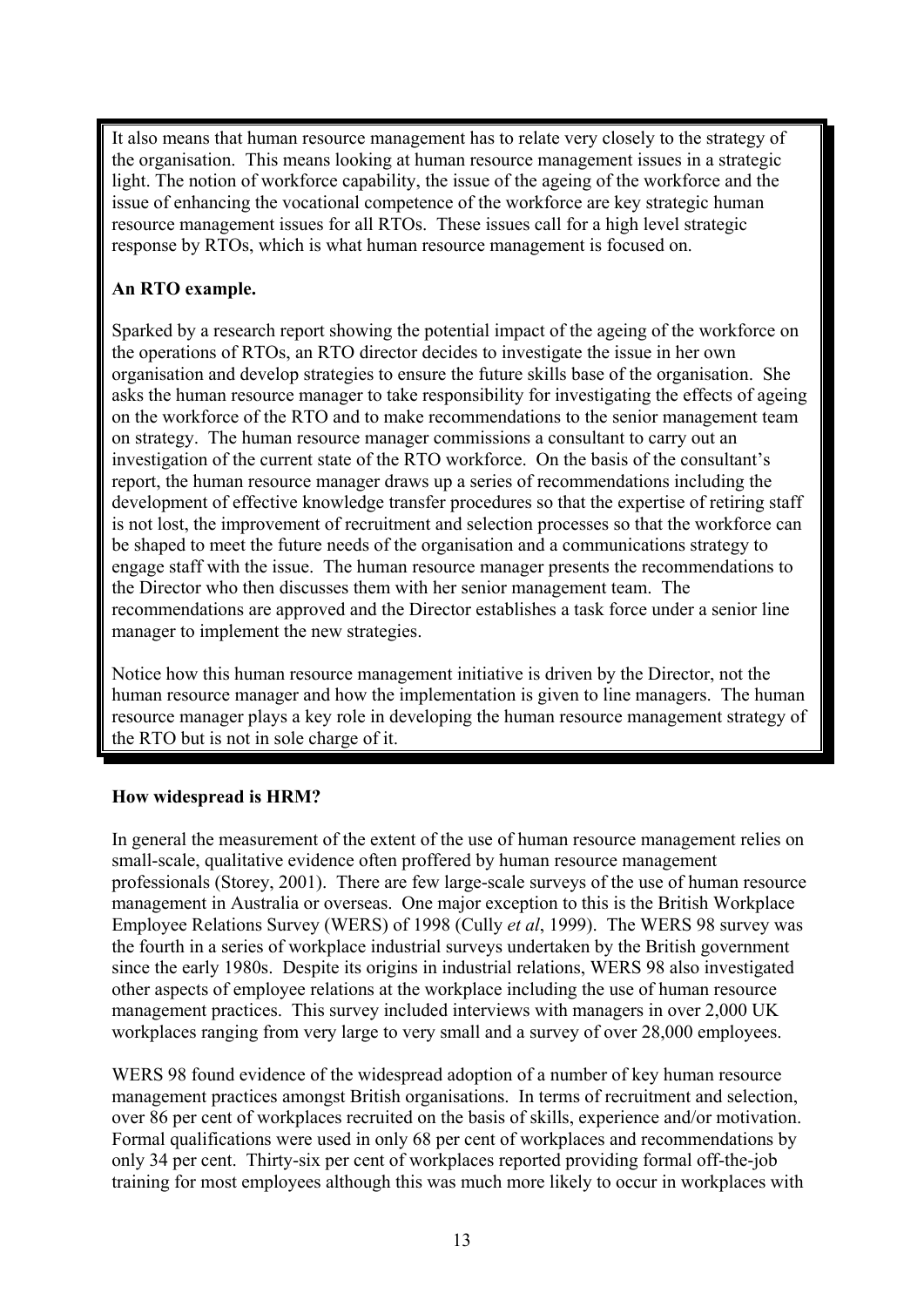predominantly professional employees (73 per cent). About one third of workplaces reported that they were accredited under the UK's Investor in People (IiP) standard with a further 16 per cent having applied for accreditation. Systematic communication between managers and employees was also common with 61 per cent of workplaces reporting the use of team briefings and 50 per cent distributing a newsletter to all employees. Teamworking was also gaining ground in UK workplaces with 38 per cent of workplaces reporting that they had groups discussing performance and/or quality issues. Seventy-nine per cent of workplaces reported the use of performance appraisal systems with two-thirds of this group applying the appraisal system to all employees. Single status workplaces were less common in the private than in the public sector, with 41 per cent of all workplaces meeting the survey definition of a single status workplace. WERS 98 also produced some evidence of the integration of human resource management practices and their strategic orientation. Fifty-seven per cent of workplaces reported that the workplace had a strategic plan encompassing employee development, and 64 per cent had a human resource management representative on the Board of Directors. Taken these two measurements together with the 39 per cent of workplaces reporting IiP accreditation, only 21 per cent of workplaces reported having all three integrated together. Thus, the WERS 98 data suggest that whilst individual human resource management practices may be widespread in British organisations, the level of strategic integration of these practices is still quite low. Cully *et al* (1999) conclude that only 14 per cent of workplaces had a majority of the human resource management practices in place.

Comparable recent data for Australia is not available. Some indicators, however, do exist. ABS statistics on training in Australian firms shows that in 2001-02 about 80 per cent report providing training for their employees and about 40 per cent provide "structured" training (ABS, 2003). This is an increase on the figures for 1996 (ABS, 1997). Australian employers spend on average 1.3 per cent of their payroll costs on training. This compares quite favourably with countries in the European Union and puts Australian employers in the middle of the range. Sheehan *et al* (2005) examined the changing role of the human resource management practitioner in Australia from 1995 to 2005. They found evidence that human resource managers considered that they had an active role in all strategic decisions in the organisation but that the increasing tendency for human resource managers to come directly into the profession without experiencing other aspects of the business may harm the potential credibility of human resource management in the future.

#### **High performance work systems**

In the 1990s another phrase entered the human resource management vocabulary, the high performance work organisation or work system. The origins of the notion of high performance work systems can be traced back to the USA and the famous MIT sponsored study of the world automotive industry undertaken in the late 1980s, the International Motor Vehicle Project (Womack, Jones and Roos, 1990). The study was highly influential in describing the success of Japanese car manufacturers against their North American and European rivals. The MIT study coined the phrase "lean production" to describe the methods used in Japanese car plants in Japan and overseas to raise productivity to hitherto unrealised levels. For the MIT team, lean production was epitomised in the Toyota Production System. In this system Toyota reduced its costs and its risks to the minimum through a number of techniques. These techniques involved a very close, strategic relationship between Toyota and its major component suppliers so that the suppliers delivered parts to the Toyota assembly plants just in time for them to be used in production.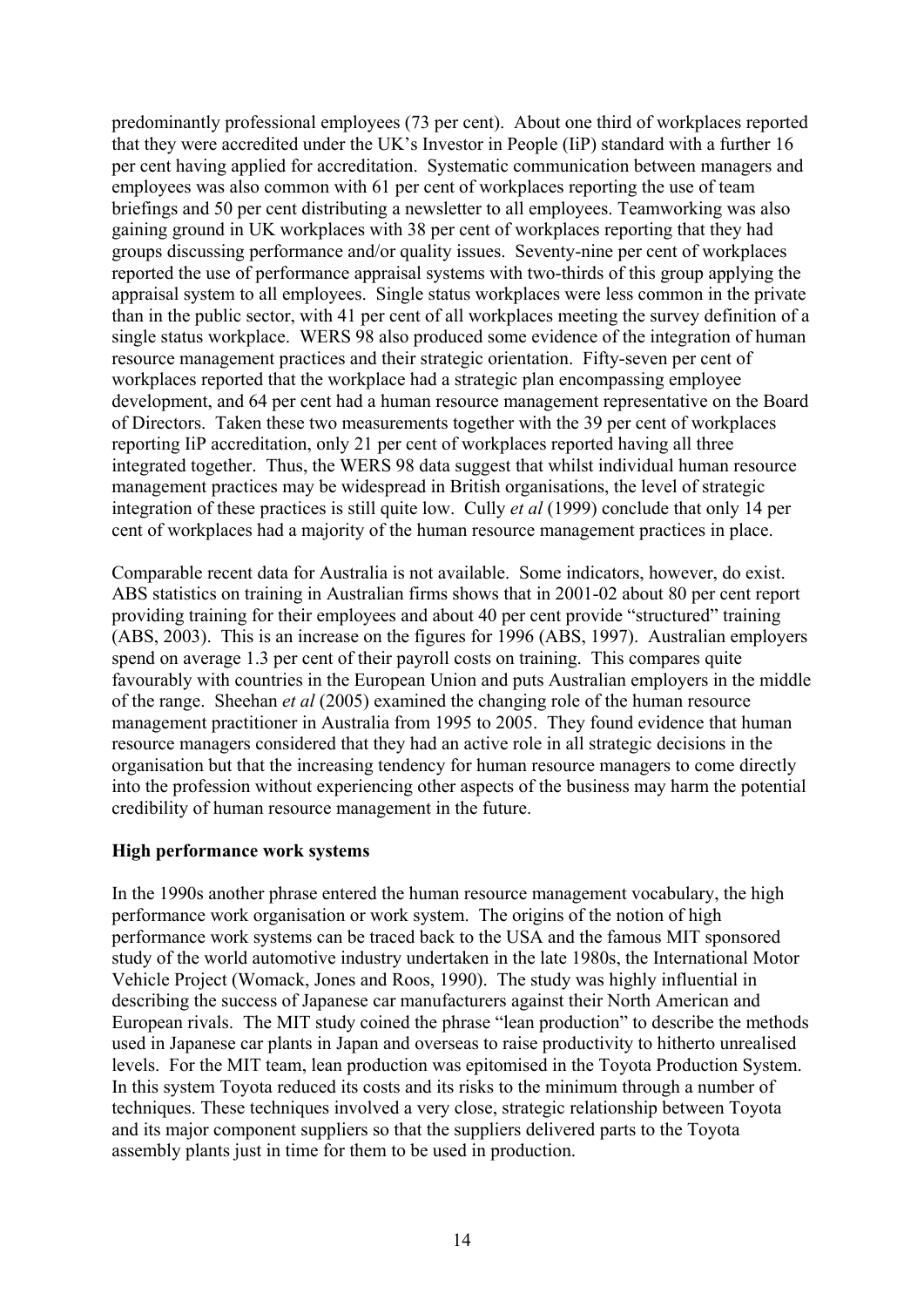Stock levels, traditionally very high in the automotive industry, were kept to less than one hour's production supply. Across the Toyota plants, buffers such as stock and work in progress were reduced to the barest minimum in order to take out the large costs associated with high inventories, the so-called "kanban" system. Work in the plants was organised around teams. However, these Japanese style teams were not the semi-autonomous teams that had been the subject of experimentation in the Swedish motor industry in the 1970s and 80s but were designed to enable workers to multiskill and cover effectively for absent colleagues so that absenteeism, a perennial curse of labour management in the automotive industry, would not be so disruptive as it was in other non-lean car plants (Banker *et al*, 1996). Work tasks were highly specified with very clear process descriptions displayed prominently around the factory floors of Toyota plants to ensure that all the jobs were "done right first time". The right first time philosophy was radically extended into the abolition of quality inspection and rectification. Production teams were expected to build cars to the highest level of quality so that there was no need to for post-working inspection, the norm in car plants around the world. Workers were also extensively trained not only in the technical aspects of the job but also in problem solving and communication skills and they were expected to use these skills in off-line problem-solving teams. These teams formed the backbone of the system of continuous improvement (kaizen) under which the tacit knowledge of workers was effectively tapped by the organisation through the kaizen system and led to a continual increase in performance by the company.

The MIT team concluded that lean production was the superior means of organising work for the highest level of performance and that car manufacturers that did not adopt these systems would simply go out of business. This warning was taken seriously not only by car makers in North America and Europe but also by the manufacturing industry world-wide. By the late 1990s, many western manufacturers had adopted lean production methods very successfully, to the point that many of the Japanese car manufacturers had been taken over by their western rivals. The adaptation of lean production by western manufacturing and other organisations in the 1990s led to the emergence of the new concept of high performance work systems. In the mid-1990s, a number of US researchers made intensive studies of the newly emerging high performance work systems paradigm (Cappelli and Rogovsky, 1994; Osterman, 1995; McDuffie and Kochan, 1995). They found that the major people management elements of the high performance work systems taking root in American business comprised:

- extensive use of teamwork
- use of quality circles (although the era of quality circles was in decline by this time)
- adoption of total quality management methods
- job rotation
- extensive training of all workers
- recruitment for personal rather than technical skills
- performance related pay
- reduction of barriers between managers and workers.

These people management initiatives were accompanied by the use of flexible production methods (lean production) and by extensive investment in new technologies. The concept of the high performance work system has been the subject of extensive research in recent years and a number of terms are often used interchangeably to describe it – high performance work organisation (Ashton and Sung, 2004), high involvement work systems (Felstead and Gallie, 2002), high performance employment systems (Brown and Reich, 1997) and high commitment management (Wood, 1999; Baird, 2002). The notion of the high commitment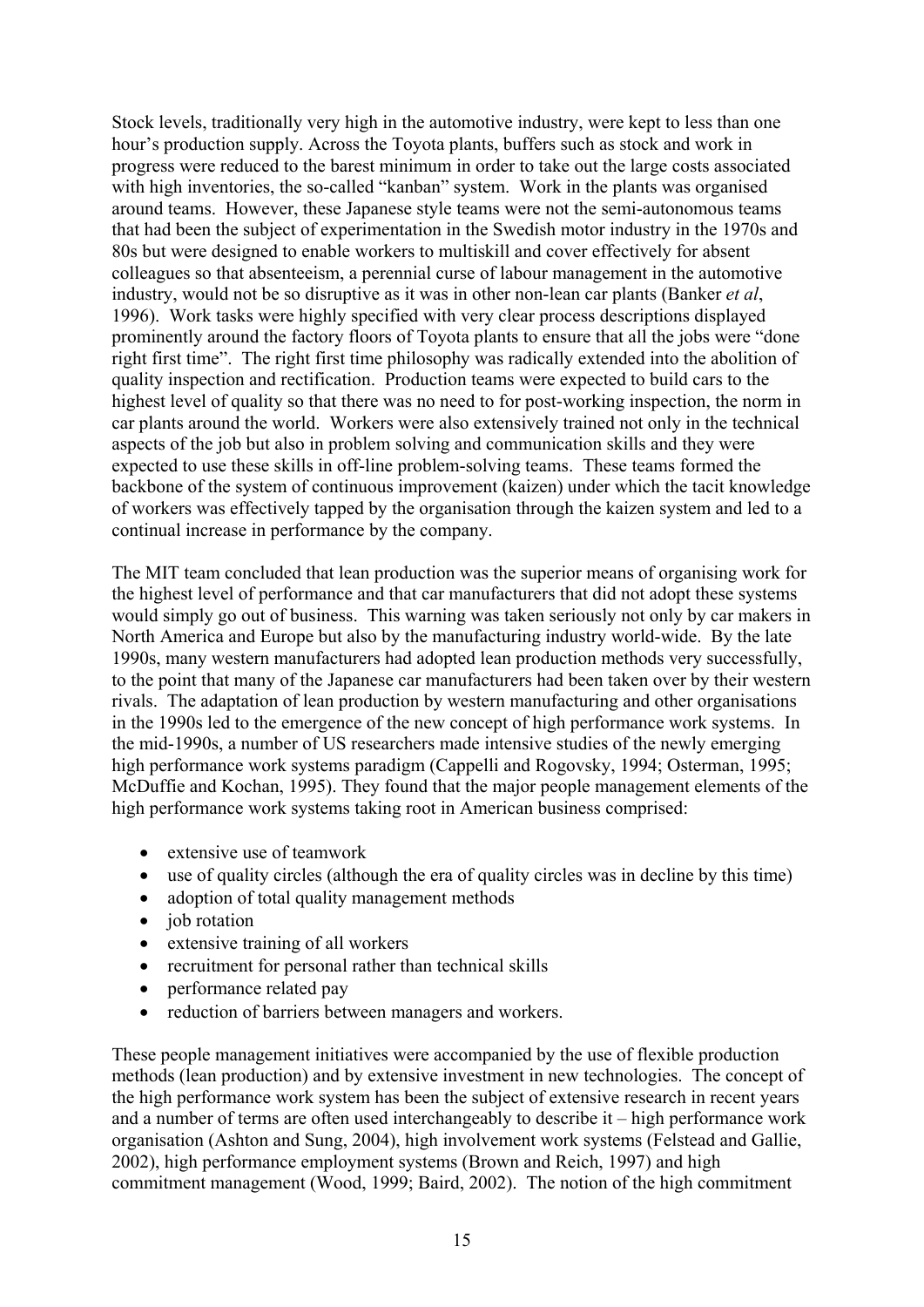work system underlines the strong connection of these concepts to human resource management. Although much broader than human resource management, in that high performance work systems also encompass the development of new forms of work processes and the use of technology, nevertheless the human resource management practices adopted under high performance work systems are critical to the success of these systems. The human resource management practices associated with high performance work systems are clearly designed to elicit the fullest commitment of workers to the objectives of the organisation. In this respect, the concepts of human resource management and high performance work systems might be said to be largely analogous.

More recently, Belanger *et al* (2002) have sought to clarify some of the conceptual confusion surrounding high performance work systems and have distinguished three dimensions of the concept:

**Production management**: this involves the greater use of flexible production systems with an emphasis on quality management

**Work organisation**: this involves the use of production processes based on knowledge and cognition, especially the use of teamwork

**Employee relations**: this involves the harnessing of employee commitment in the service of the organisation. Usually in high performance work systems the human resource manager will be tasked with implementing a performance-based pay system and ways of deploying the tacit skills of the workers.

Butler *et al* (2004:5) have summarised the role of the human resource manager in high performance work systems as *"*the inculcation of a unitary organisational culture or in Guest's (2002) terms, the creation of a social system in support of the technical system"*.* 

The typology developed by Belanger *et al* also underline another important aspect of high performance work systems which is that high performance work systems practices need to be implemented together as "bundles" of practices in order to gain maximum effect. Many organisations may implement one or two high performance practices but it is the synergies that result from bundles of practices that really lead to performance improvements for organisations (Appelbaum, 2000; Pil and McDuffie, 1996). Thus, the implementation of teamwork will rely on effective training for teamwork and a pay system that rewards the collective performance of the team rather than individual performance. Without supporting practices that are congruent, the implementation of a single high performance practice may achieve little or indeed be counterproductive.

# *Take home messages*

The concept of high performance work systems is much broader than that of human resource management.

The focus of high performance work systems is on performance, which is also a key concept in modern thinking about human resource management and human resource development.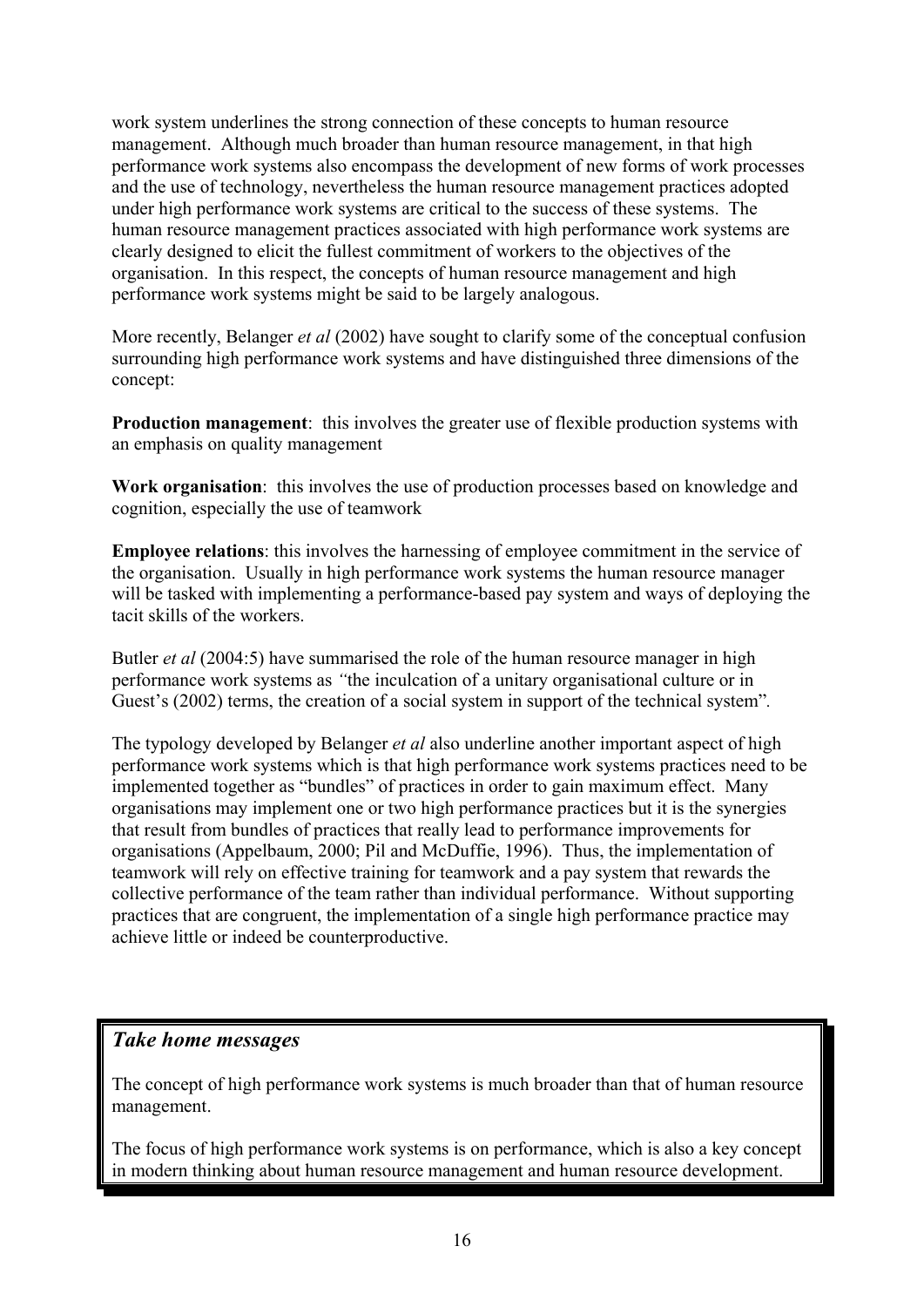A high performance work system will usually involve a series of human resource management-type initiatives such as team working, performance pay and careful recruitment and selection. It will almost always involve a significant commitment to training and the development of the skills of the workforce.

The key concept in high performance work systems is that of "bundling". A series of integrated measures will have much more effect than single, isolated initiatives on their own. The important thing is to ensure that whatever initiatives are implemented, they complement each other and improve the overall performance of the organisation.

The issue of work organisation and improving the capability of RTOs is investigated more fully in Research Activity 5 of the consortium's program, *Investigating learning through work* (Chappel & Hawke forthcoming, *Investigating learning through work: The development of the Provider Learning Environment Scale*).

# **An RTO example.**

The human resource manager of an RTO wants to introduce a modern performance management system to the organisation. She knows that the future of the organisation will depend on lifting the performance of every individual but currently the traditional, annual appraisal system does not really achieve this goal. She talks to the Director of the RTO about her concerns and he agrees that it is about time that the management team become more focused on lifting individual performance. However, the RTO depends very much on teamwork. Dealing with employers, constructing innovative training programs and initiatives and teaching is based on the operation of teams. People in the RTO are encouraged strongly to operate as part of a team and be team players rather individual stars. This means that any performance management system is going to have to be focused on the activities of teams rather than simply on the individual. The Director and the human resource manager know that if they implement an individually-based performance management scheme, they could destroy the collaborative nature of the teams in the organisation. The Director tasks the human resource manager to devise a team-based performance management system which will also allow managers to focus on the performance of individuals. This is a difficult task for the human resource manager but she eventually develops an innovative performance management system that she thinks will balance the needs of the individual and the team and so increase the overall performance of the organisation. The Director discusses this new scheme at a meeting with his top team and the new scheme is implemented. The human resource manager takes responsibility for the introduction and administration of the scheme, whilst line managers have to implement it with their staff.

Notice how the initiative in this case came from the human resource manager, focused on the needs of the organisation. But the implementation of the new scheme was driven at a strategic level by the director and given to line managers as a major part of their task responsibilities.

#### **How widespread are high performance work systems?**

The evidence for the use of high performance work systems is also scant. Work by Osterman (1994, 2000) in the USA in the mid-1990s suggested that 41 per cent of all establishments in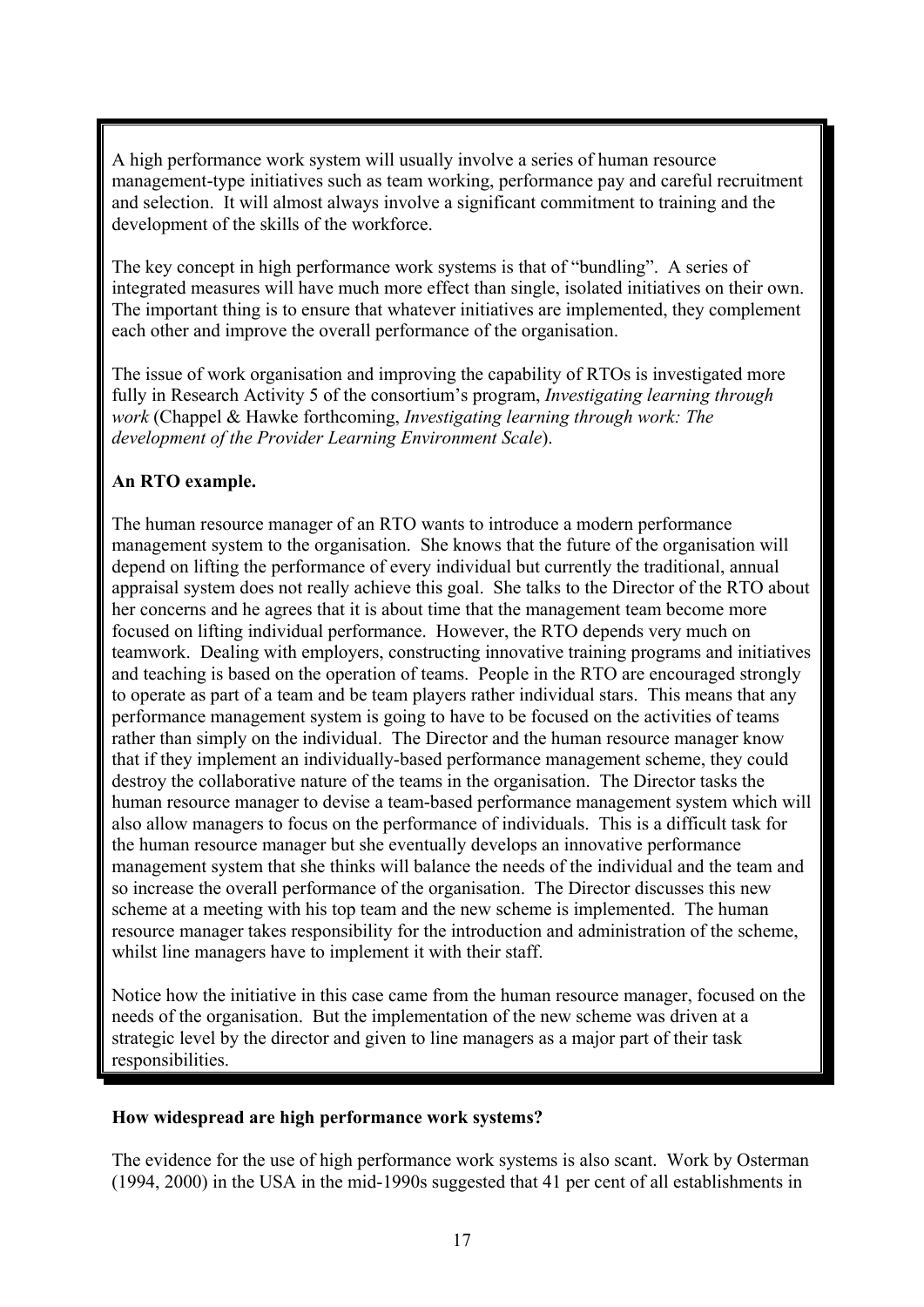the USA had over half of their workforce participating in self-directed teams and nearly 60 per cent of establishments had more than half of their core workforce in quality improvement teams or quality circles. Fifty per cent of establishments had implemented total quality management (Osterman, 2000). A survey of Canadian workers in 1997 revealed that 44 per cent of respondents claimed that just-in-time systems were operating in their workplaces and 50 per cent reported a quality management program operating. Sixty two per cent of respondents to this survey reported the use of teams in their workplaces and 39 per cent that multiskilling was used (Godard, 2004). The most important empirical study of high performance work systems by Appelbaum *et al* (2000) examined the impact of the high performance work systems practices on firms and individuals in the steel, apparel and medical electronics manufacturing industries. This study found that the take up of high performance work systems practices varied considerably between the sectors but that their effect of firm performance had been positive. In Australia, Smith *et al* (2003) in a study of the impact of a range of high performance work systems practices or "new management practices" on the provision of employer sponsored training found that 66 per cent of responding organisations had implemented some form of teamwork and 44 per cent had a high commitment to Total Quality Management.

However, there have been no systematic surveys of the extent of the adoption of high performance work systems, beyond a few of the practices. The general consensus is that the full implementation of high performance work systems is still quite unusual (Butler *et al*, 2004). A number of commentators have speculated on the reasons for the lack of high performance work systems. In the main, the reasons advanced for the lack of progress in implementing high performance work systems relate to the institutional environment. Thompson (2003) argues that employee commitment will not be forthcoming until employees trust managers to keep their side of the bargain by providing "enhanced career structures, job stability and performance and skills based reward measures" (ibid: 363). Belanger *et al* (2002) also repeat Thompson's theme and argue that it is only through strong unions that employees will be able to compel managers to provide the better employment conditions that will lead them to commit fully to the organisation. Keep and his colleagues at the Centre for Skills, Knowledge and Organisational Performance have developed this line further by arguing that it is the institutional framework of "liberal-market economies" such as the UK which mitigates against organisations implementing high performance work systems (Keep, 2000; Keep and Payne, 2002). Keep cites the low level of labour market regulation, the lack of job security and the short-term profit orientation encouraged by the UK stock market as the main reasons why British employers have been unable or unwilling to implement high performance work systems. Butler *et al* (2004:13), however, takes issue with this rather institutionalist approach and argue that organisations are not simply captives of the regulatory frameworks of the countries in which they operate:

*…. there may well be countervailing pressures pushing organisations down the high performance management route. These may emanate from a paradigm shift in the nature of competition that is focused on the need for customisation and variety, rather than product homogenisation (Appelbaum, 2002: 131). The desire to merely maintain revenue and profit may thus represent an important push factor forcing companies down the HPM route despite a relatively unsupportive institutional environment.* 

It is likely that, as the WERS 98 data showed for human resource management practices, single high performance work systems practices may well be quite common in modern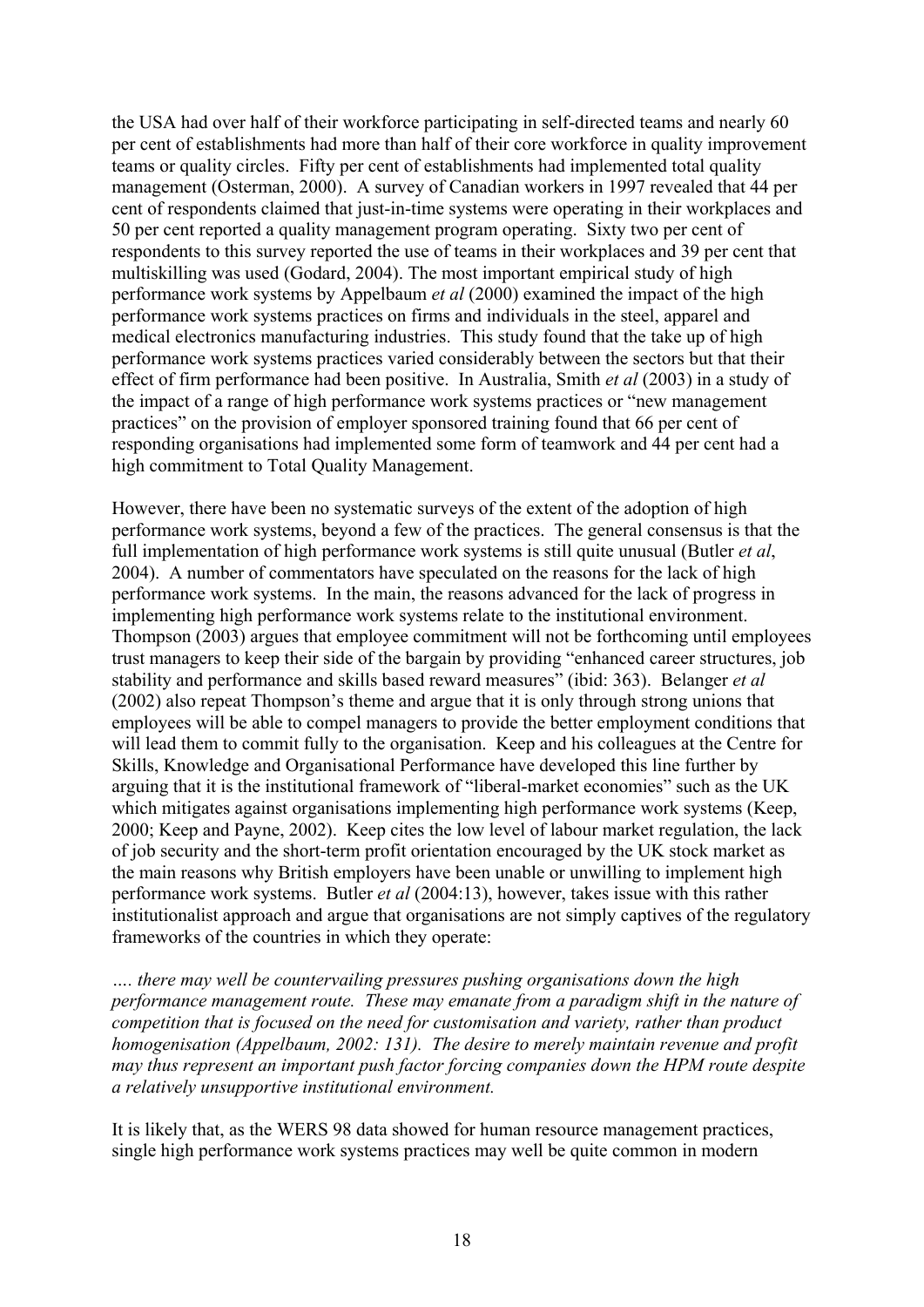organisations but the bundling together of practices into fully blown high performance work systems is probably rather unusual.

#### **The impact of human resource management and high performance work systems**

The impact of human resource management and high performance work systems practices has been studied for a number of years. The studies can be quite confusing as they often treat human resource management and high performance work systems as the same. This is particularly the case in the US studies. In the mid-1990s, studies in the USA by Arthur (1994) and McDuffie (1995), who worked on the International Motor vehicle project, found that high commitment human resource management practices in manufacturing industry led to higher levels of productivity and quality and lower rates of scrap and employee turnover. In what has become the landmark study of the impact of human resource management on firm performance, Huselid and his colleagues at Rutgers University carried out three surveys of a range of US firms to estimate the impact of human resource management on employee turnover, productivity and firm financial performance (Huselid, 1995; Huselid, Jackson and Schuler, 1997; Becker and Huselid, 1998). Huselid's studies tended to confuse human resource management and high performance work systems but the measures used in the survey are clearly related to human resource management. Huselid employed a range of items looking at communications, training, compensation plans, performance appraisal and selection and recruitment. The list of items grew longer with each survey but was summed into an index of human resource management practice. The Huselid studies found that firms that implemented more human resource management practices tended to exhibit:

- lower levels of employee turnover
- higher levels of sales per employee (productivity)
- higher returns to shareholders
- higher levels of profit.

The findings were quite robust and have become the benchmark for studies on the impact of human resource management and high performance work systems. Huselid's work demonstrates very clearly that human resource management pays off for organisations in term of internal measures of performance such as productivity and impact on the bottom line.

These positive findings about human resource management and high performance work systems have been replicated in other studies since Huselid's work. In the UK a study of company performance carried out at Sheffield University found that, compared with other factors that might be expected to affect firm performance, a focus on people management had the most powerful effect (Patterson *et al*, 1997). The report from the WERS 98 survey also concluded that workplaces with a higher number of human resource management practices were more likely to report growth in productivity (Cully *et al*, 1998). The classic study of high performance work systems by Appelbaum (Appelbaum *et al*, 2000) found that the adoption of high performance work systems practices by firms in her study also resulted in higher levels of organisational performance. Appelbaum also found that workers liked the new high performance work systems practices and that working in a high performance work systems environment had a positive impact on the workers as individuals. The issue of worker reactions to human resource management was also taken up by Guest (1999). In an analysis of a survey of 1,000 workers carried out for the Chartered Institute of Personnel and Development (CIPD) in the UK, Guest found that workers seemed to react positively to human resource management practices. Workers in workplaces reporting a higher number of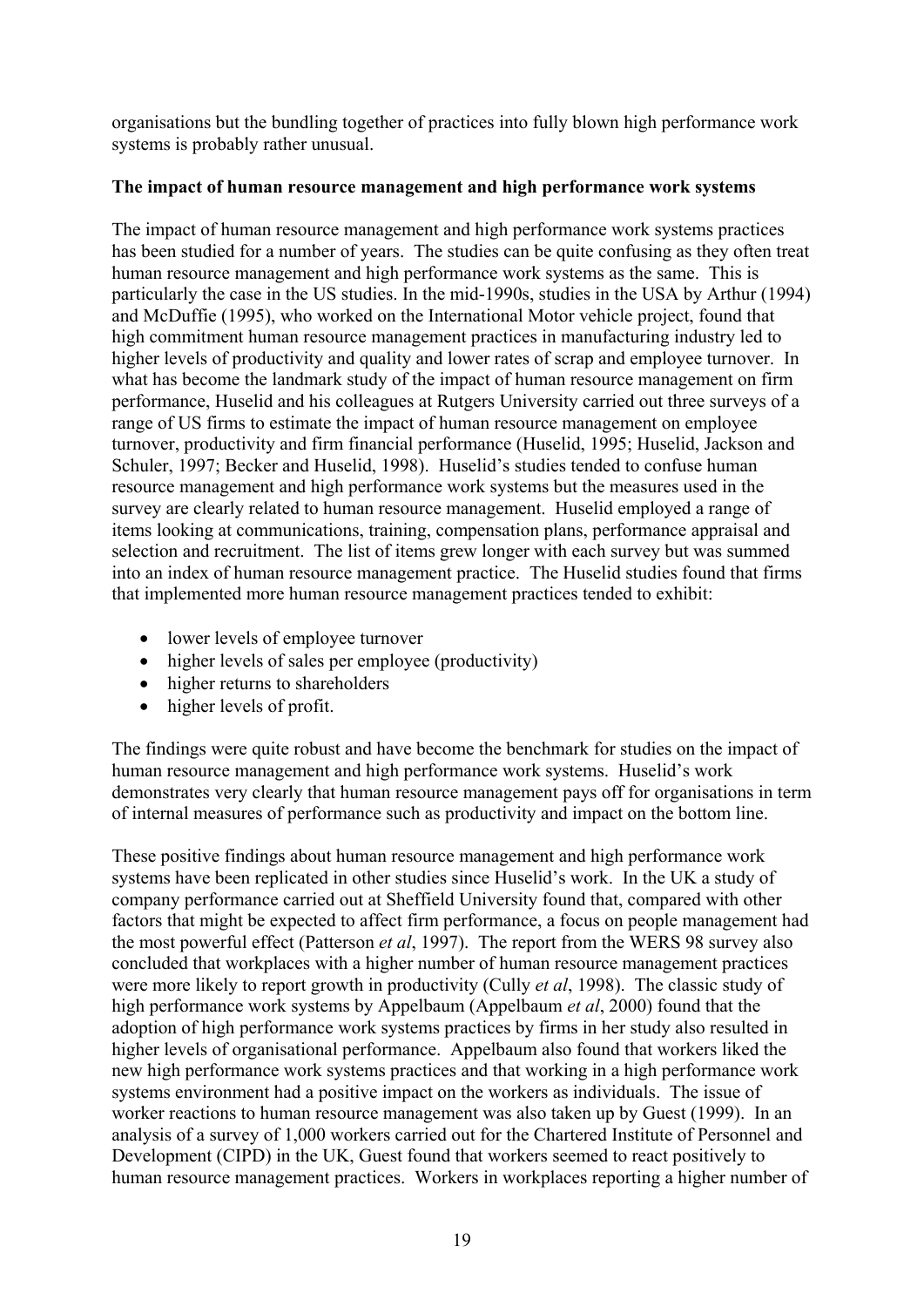human resource management practices were more likely to report that they trusted management, that they were fairly treated (what Guest termed a "positive psychological contract"), that they felt higher levels of job satisfaction and well-being and that they were more motivated at work. Guest showed in his analysis of the data that a positive psychological contract was associated with:

- a high involvement organisational climate
- adoption of a greater number of human resource management practices
- lower expectations of being made redundant in the next couple of years
- working shorter rather than longer hours
- working in smaller organisations.

Thus, Guest concluded, the CIPD survey provided clear evidence that human resource management results in a more satisfied and motivated workforce. However, not all share Guest's and Appelbaum's enthusiasm for the positive effects of human resource management. A range of case study based work has also uncovered the less savoury aspects of human resource management and high performance work systems. Work by Danford *et al* (2004) and in Australia by Brown (1999) suggests that human resource management leads to considerable worker stress and performance is closely monitored and work is intensified. The analysis by Ramsay *et al* (2000) of the WERS 98 data also showed that, whilst the data showed a positive relationship between high performance work systems and higher commitment, there were also signs that high performance work systems produced greater levels of worker strain. The issue of increased stress was also noted by Guest (2004) who found that higher numbers of human resource management practices were associated with higher reported levels of job stress.

Nevertheless, the evidence strongly suggests that human resource management and high performance work systems have a strong positive impact on organisational performance. Ashton and Sung's (2002:17) conclusion from their review of the research in this area is hard to dispute:

*First and foremost, stringent scientific research has now established a strong link between the use of human resource management and enhanced performance across a range of indicators, but especially in productivity and profitability. Put plainly, investment in these practices and the skills associated with them pays off on the bottom line.* 

However, how this improvement in organisational performance is achieved is still open to conjecture. There are two basic models as illustrated in figure 3. Either human resource management and high performance work systems produce higher employee commitment as a result of higher levels of job discretion, job satisfaction and good manager relations or they produce higher job strain through work intensification, higher job insecurity and increased job responsibility.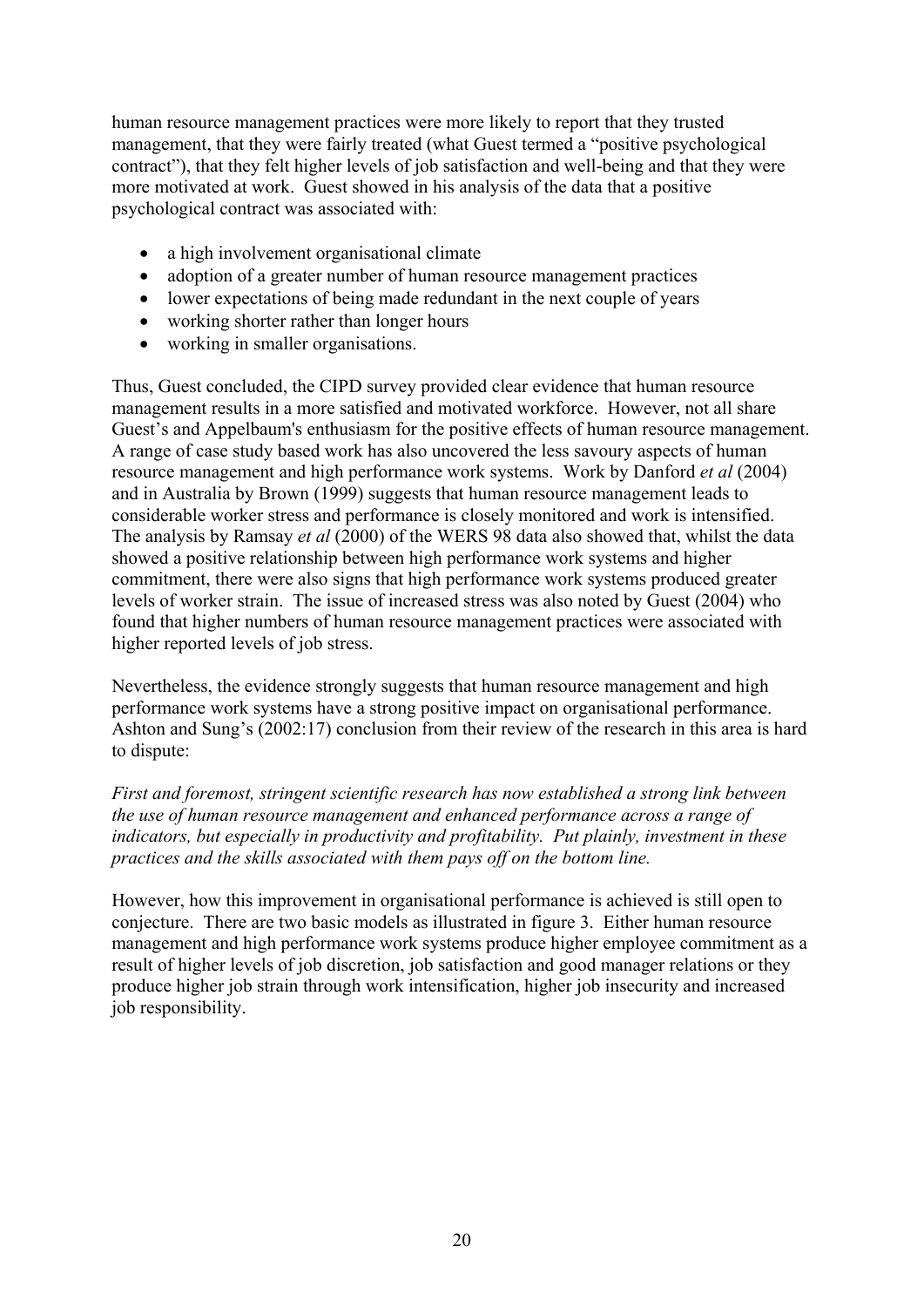

**Figure 3.**  *Impact of human resource management and high performance work systems on employees. (Source: Butler et al, 2004)* 

#### **Best practice or best fit?**

From the earliest studies of human resource management there has been a dichotomy in the research and the literature between the form of human resource management that treats the worker as the focus for attention and human resource management that treats workers as just another resource to be maximised by the organisation. This distinction was originally captured by Storey (1989) who first described the differences between "soft" and "hard" human resource management. Soft theories of human resource management prescribed a set of practices that were designed to elicit the commitment of the worker. Many of these practices were based on the predictions of human relations theory which had developed in the mid-20th century to explain worker behaviour in the workplace. These theories emphasised the social nature of the workplace and advocated that managers should enhance the social nature work by fostering teamwork, rotating workers between jobs, enriching jobs with greater levels of employee discretion and generally making the workplace a nicer place to be (e.g. Walton, 1985; Beer and Spector, 1985). Hard theories of human resource management on the other hand emphasised the connection to the strategic management of the business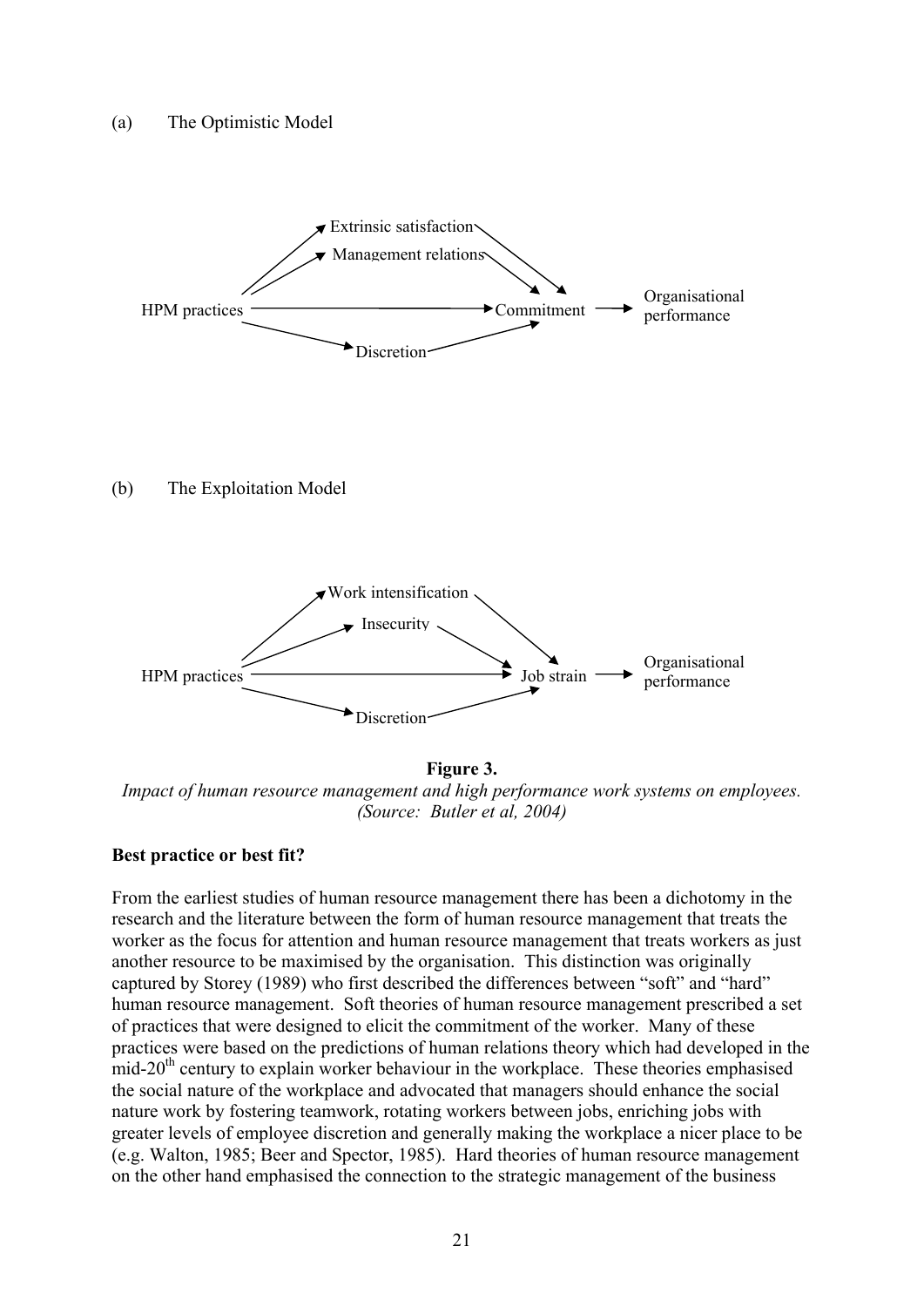(e.g. Fombrun, Tichy and Devanna, 1984: Hendry and Pettigrew, 1986). In this world what mattered was managing workers through policies that aligned with the business strategy of the organisation. Only by matching human resource management to business strategy in this way, advocates of hard human resource management argued, could human resource management prove its worth to the business through improved worker performance.

The soft and hard debate has receded into the history of human resource management theory but the basic dichotomy still survives in the guise of "best practice" or "best fit" approaches to human resource management. The best practice approach to human resource management is the direct descendant of Storey's original description of soft human resource management. A number of writers have argued that there is a set of universal best practices which will enable organisations anywhere to improve their performance by focusing on the needs of the worker. Beer, credited with being one of the first to enunciate a theory of the rather new notion of human resource management, put employee development at the centre of a cluster of policies and practices which he claimed would increase the "the commitment and the competence" of workers and thus the performance of the organisation (Beer *et al*, 1984) Beer's notion was to align the interests of individual workers with the interests of the organisation. Kochan and Dyer (1993) developed the original Beer map of the human resource management terrain by describing the concept of the mutual gains enterprise. The mutual gains enterprise operated by engaging the commitment of the worker to the enterprise but also the commitment of the enterprise to the worker. Kochan and Dyer described three guiding principles for the mutual gains enterprise:

- staffing based on employment stabilisation to reinforce employment security and promote commitment and flexibility
- invest in training and development so that employees adopt the principles of lifelong learning
- contingent compensation that can attract and retain a committed, co-operative and involved workforce.

The basis of practice approaches to human resource management still involves Kochan and Dyer's ideas of the organisation investing in people so that people will become committed to the organisation. The most influential modern proponent of best practice human resource management has been Pfeffer. Pfeffer (1994) originally devised 16 measures which he claimed would give any organisation a competitive advantage through people. He has since revised this list down to seven practices (Pfeffer, 1998):

- employment security
- selective hiring
- self-managed teams or teamworking
- high pay contingent on company performance
- extensive training
- reduction of status differences
- sharing information.

Critics of the best practice approach have focused on the universalistic nature of the concept. Best practice of course smacks of the unitarist view described earlier (Marchington and Grugulis, 2000). There is typically little reference to the role of unions in the concept of best practice or any indication that different groups in the workforce may have different needs and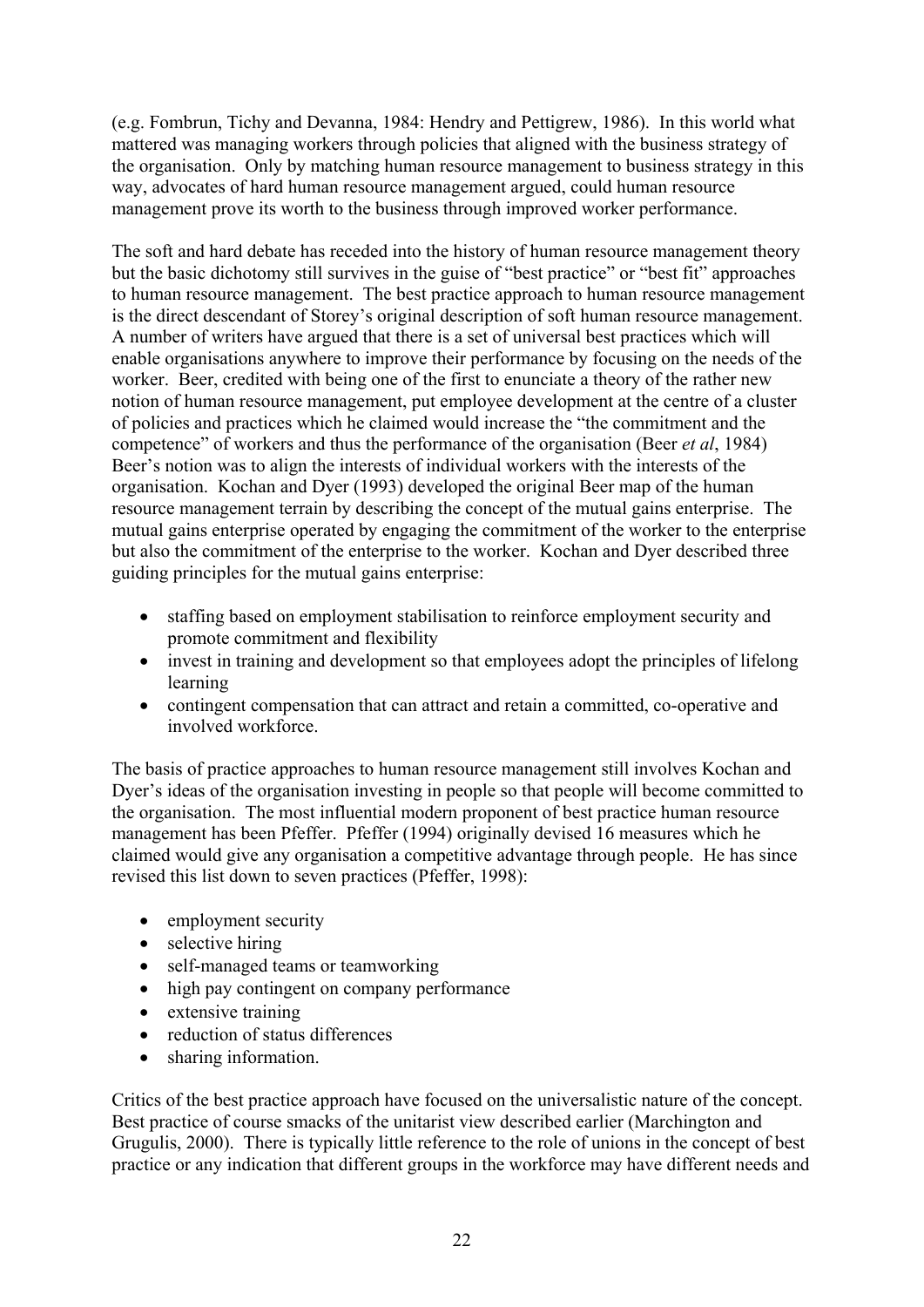objectives. The best practice notion is a "one size fits all" approach. Others have highlighted the fact that best practice approaches are not culturally sensitive. They tend to reflect the individualist values of the USA and may not transpose well into other, less individualistic cultures (Boxall and Purcell, 2003). In countries with a tradition of collective advance, such as Germany or the Scandinavian countries (and also Australia), the outright individualism of the best practice approach to human resource management will not work so well. The final area of criticism of best practice has come from those who see human resource management as an attempt to manipulate workers by shaping the organisational culture so that workers are compelled to work harder and more productively through peer pressure (Legge, 1995). Despite the critiques, however, the best practice approach is alive and well and continues to attract adherents amongst human resource managers. As Guest's (2002) work has shown, workers seem to like best practice human resource management and respond well to the incentives it provides.

The best fit notions of human resource management take two different forms. One form emphasises internal fit. Internal fit demands that human resource management practices have to be consistent within organisations so that they work together rather than against each other. The notion of internal fit has also strongly influenced thinking on high performance work systems as we have seen. Here, the notion of fit is equated with bundles of high performance work systems practices that ensure that the organisation gains the synergies associated with the implementation of a number of complementary practices rather than only a single practice (McDuffie, 1995). Baron and Kreps (1999) describe three forms of internal fit for human resource management practices:

**Single employee consistency**. Under this form of fit, organisations need to ensure that human resource management practices are geared towards the needs of each individual. Thus, if an expensive selection process has been used to recruit an employee, then it makes sense to ensure that the organisation invest in the training and development of that person and takes measures to treat them well in the organisation.

**Among employee consistency**. Under this form of fit, human resource management policies are designed to ensure that people are treated the same and are based on notions of equity in the workplace.

**Temporal consistency**. Here, employees should be treated consistently across time so that they can rely on the predictability of human resource management policies.

The form of fit is external fit. This refers to the fit of human resource management policies with the business strategy of the organisation. External fit is the direct descendant of Storey's notion of hard human resource management. Debate over external fit of human resource management has led to the development of the modern notion of strategic human resource management (Boxall and Purcell, 2003). There have been many attempts to conceptualise how human resource management can best fit with the business strategy organisations. Most of these attempts rely on categorisations of business strategy. An early attempt to describe how human resource management fits with business strategy can found in the work of Miles and Snow (1984). Miles and Snow described three basic competitive strategies for businesses. Businesses could be "defenders", preserving their market from other competitors, "prospectors" aggressively developing new markets for their products or "analysers" which waited until new markets opened up and then followed the prospectors. Each of these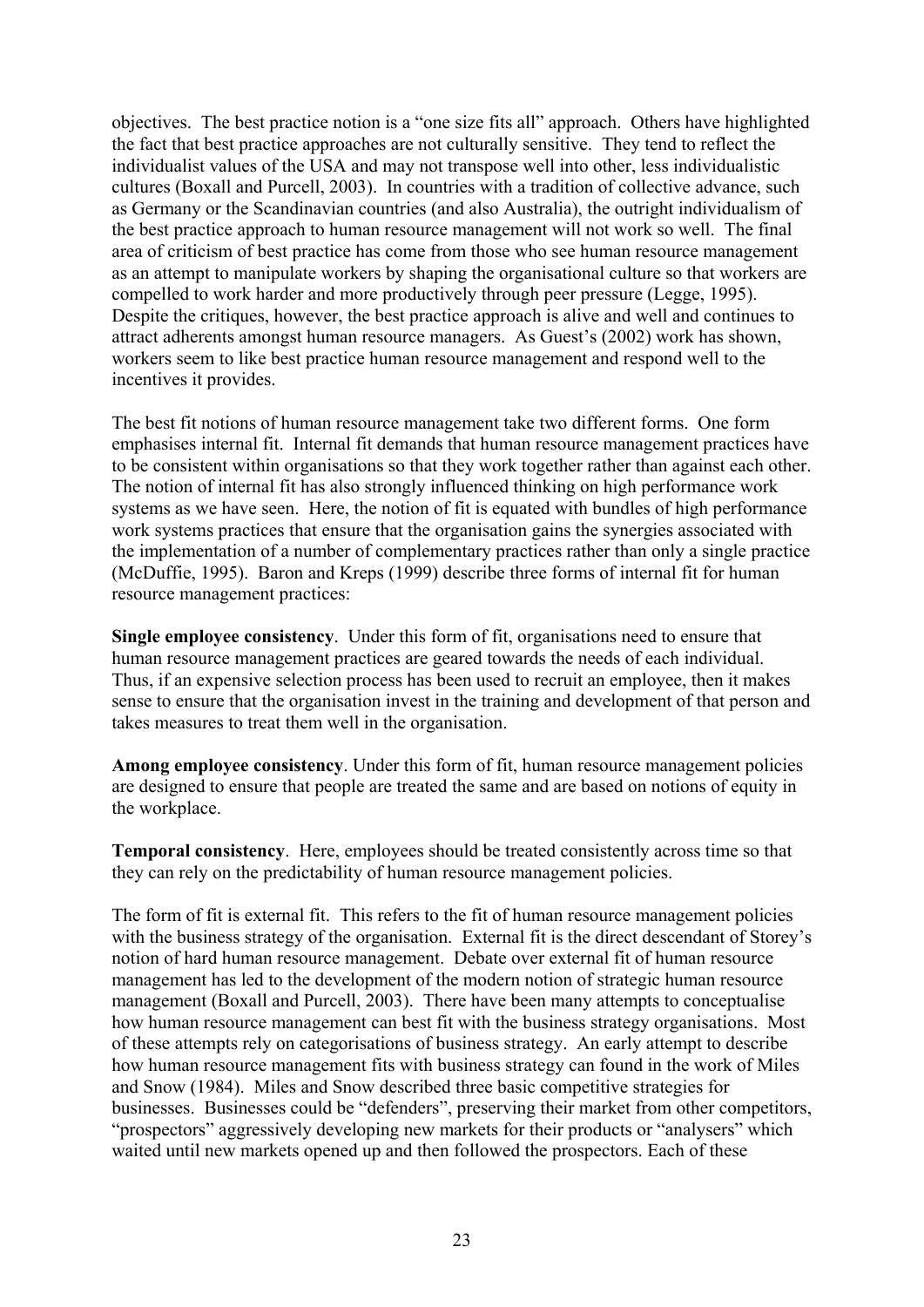strategies was linked this to the major human resource management practices of staffing, performance appraisal and pay. Their typology is reproduced in Figure 4.

|                                    | <b>Defenders</b>                                                  | <b>Prospectors</b>                                                                   | <b>Analysers</b>                                                             |
|------------------------------------|-------------------------------------------------------------------|--------------------------------------------------------------------------------------|------------------------------------------------------------------------------|
| Competitive<br>strategy            | Limited and stable<br>product line, growth<br>through penetration | Changing product<br>lines. Growth<br>through innovation<br>and market<br>development | Stable and changing<br>product lines.<br>Growth through fast<br>followership |
| <b>Staffing and</b><br>development | Emphasis on internal<br>training and<br>development               | Emphasis on<br>recruitment                                                           | Mixed                                                                        |
| Performance<br>appraisal           | Process oriented and<br>linked to training<br>needs analysis      | Results oriented and<br>linked to rewards                                            | Mostly process<br>oriented                                                   |
| Pay                                | Focused on internal<br>equity                                     | Focused on external<br>competitiveness                                               | Internal and external                                                        |

#### **Figure 4**

*Human resource management and business strategy (Source: Miles and Snow 1984)* 

Another typology of business strategy that has also been used to describe strategic human resource management was that developed by Porter. Porter (1985) described three basic strategic choices for organisations:

**Cost leadership**. leading on the basis of the lowest costs in the industry **Differentiation**. leading on the basis of superior product quality or innovation **Focus**. finding a niche market and leading through a mix of cost control and differentiation.

Schuler, a major researcher in the area of strategic human resource management, in a series of studies (Schuler and Jackson, 1987; Schuler, 1989, 1996) related human resource management practices to the Porter prescriptions of competitive strategy. Under Schuler's model, organisations need to work out the required employee behaviours for implementing a particular competitive strategy and then devise supportive human resource management policies to enable these behaviours to be encouraged in the workforce.

Attractive though the models of external fit are, they have been the subject of much criticism. Most of the criticism is focused on the simplicity of both the descriptions of business strategy that are afforded in the models and also the lack of complexity in the description of matching human resource management practices and strategies. Business strategies are rarely so straightforward as Miles and Snow or Porter suggest. Strategy is often not very well conceived by organisations and may be only discernible in retrospect as an "emergent" strategy (Mintzberg, 1994). Moreover, many large organisations operate in a variety of markets. They will often have different business strategies for each of these markets and yet need to put in place internally consistent human resource management practices for all employees. Under these circumstances it is difficult to match human resource management with one particular competitive strategy. In terms of human resource management, the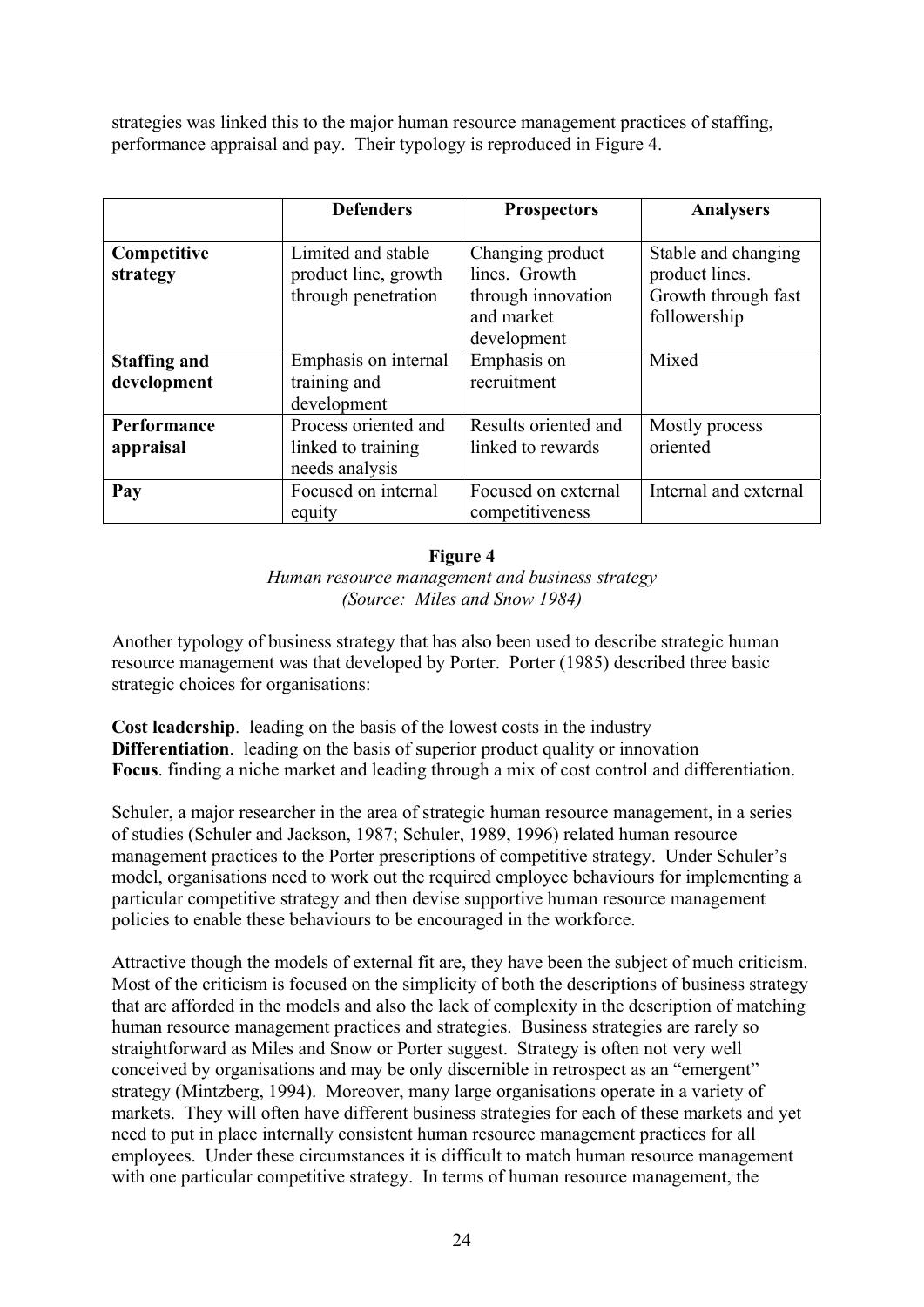external fit models are open to the same criticisms as the best practice models reviewed above. They are underpinned by an essentially unitarist framework and take little account of the complexities of managing a diverse and differentiated workforce.

Research has shown that the best practice models of human resource management are the most prevalent and also the easiest to measure. As discussed earlier, there is ample evidence for the adoption of a range of human resource management practices in many organisations. However, solid evidence for the integration of these practices into strategic human resource management is so far lacking. As Huselid and Becker (1998) have shown, it is much more difficult to discover whether human resource management and high performance work systems practices are being bundled together into internally consistent patterns or are being devised to integrate with the business strategy of the organisation.

# *Take home messages*

The ongoing debate in human resource management is whether there is a universal set of practices that can be implemented to ensure the best organisational outcomes or whether human resource management has to be tailored to the circumstances of the organisation – best fit.

The notion of "fit" in human resource management refers to both internal and external fit. Internal fit is about consistency. Human resource management practices should fit with one another so that they work together rather than work against each other.

External fit is about strategy. The idea here is that as organisations change their strategies, so they need to change their approaches to human resource management to make sure that human resource management is aligned with the strategic goals of the organisation and is not working against the strategic direction.

Despite the appeal of the notion of fit, the best practice models of human resource management are still very prevalent and form the basis of much of what HR consultants use for the models that they sell to many organisations including RTOs.

# **An RTO example.**

The Director of an RTO has just attended a motivational seminar at which a well-known global expert on human resource management presented a series of ideas and models for better human resource management to the audience. The mood of the seminar was very optimistic, almost evangelical in tone, and the Director came back to the RTO the next day fired with enthusiasm for revolutionising her human resource management practices. She calls in the human resource manager and spends an hour telling her what she is doing wrong and how she wants things to change. The human resource manager goes away and decides that she needs to come up with a plan that will satisfy the Director's new found zeal for human resource management but also serve the organisation well. The human resource manager is conscious that, although the ideas that the Director has brought back with her from the seminar are very useful, they also reflect a particular point of view. The ideas were based on the consultant's work in the US banking sector in the 1990s. But this is an RTO in Australia in the  $21<sup>st</sup>$  century. Things are different for the RTO. She decides to use a best fit approach rather than best practice. So the human resource manager develops a strategic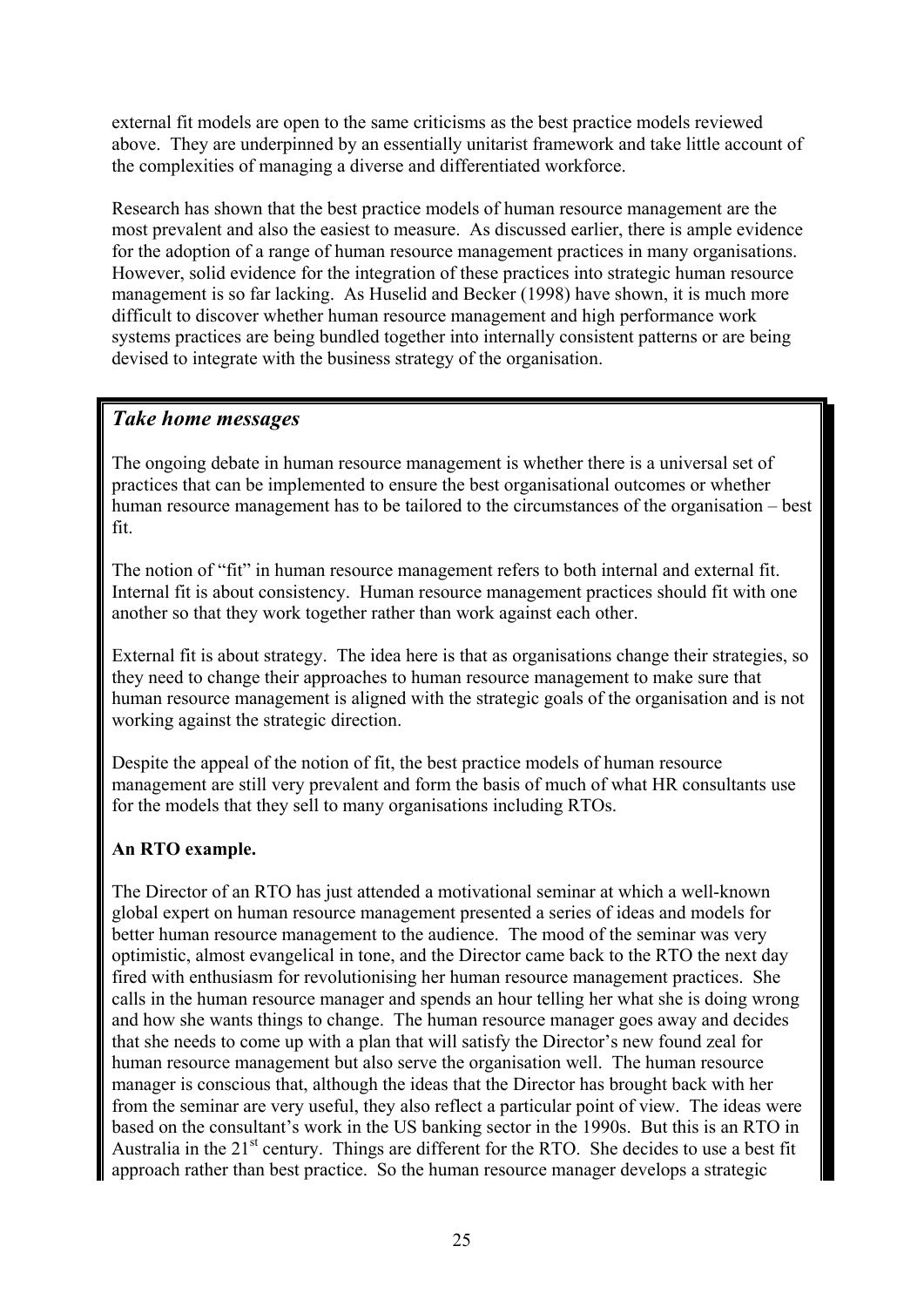human resource management plan that dovetails with the RTO's current strategy, using some of the consultant's ideas, but adapting them heavily for the unique environment and workforce capabilities of the RTO. She presents the plan at the regular senior management meeting and gains the commitment of the Director who sees that her ideas need to fit with the RTO's circumstances if they are to work.

Notice how the human resource manager leads the thinking on human resource management strategy but is informed enough to be able to use the more sophisticated ideas of best fit to counter simplistic notions of forcing so-called best practices onto the RTO.

#### **Competence and capability**

A more promising explanation of how human resource management relates to business strategy in organisations has come from the development of new ways of understanding the firm and the basis for competition. Based on the well established economic notion that firms compete on the basis of the resources which they have at their command (Penrose, 1959), the resource-based view (RBV) of the firm has been popularised in recent years by writers such as Barney (1991), Hamel and Prahalad (1994) and Leonard (1998). The resource-based theorists try to explain not only the basis for competitive advantage at one point in time but the reasons why some firms seem to enjoy sustained competitive advantage over long periods of time. In looking for the roots of sustained competitive advantage, the resource-based view theorists suggest that the answer lies in the specialised resources that successful organisations can build up over time and which allow them to develop a dominant position in certain industries and sectors. These resources might be in the form of special technologies or processes or specialised knowledge and skills. Resource-based view theorists cite the example of firms such as Sony that have dominated the electronics market for decades based on their specialised skills and knowledge in miniturisation or Toyota based on its special expertise in lean production. What is different about this way of looking at the reasons for sustained competitive advantage is that the focus is not on the business environment so much as the internal strengths and weaknesses of organisations.

Barney (1991) makes the point that these resources will often work in clusters or bundles, echoing the notion of the bundling of human resource management or high performance work systems practices for maximum effect. Many resources may, however, be equally accessible to competitors. Technology is a very good example of a resource that may give an organisation a temporary advantage over its competitors but, because technology is so transferable in the modern economy, will be easily acquired by competitors over time. Thus, Barney argues, resources that give an organisation sustained competitive advantage will need to be difficult for competitors to acquire or replicate. Boxall and Purcell (2003:75) explain the basic properties of resources that give organisations sustained competitive advantage:

**valuable and scarce**: something competitive and not easy to obtain **inimitable**: very hard to imitate or copy

**non-substitutable**: very hard to neutralise with other resources which will meet the same ends

**appropriable**: capable of proving a superior return to the firm's shareholders.

If an organisation can build up a cluster of resources that meets RBV criteria, then it will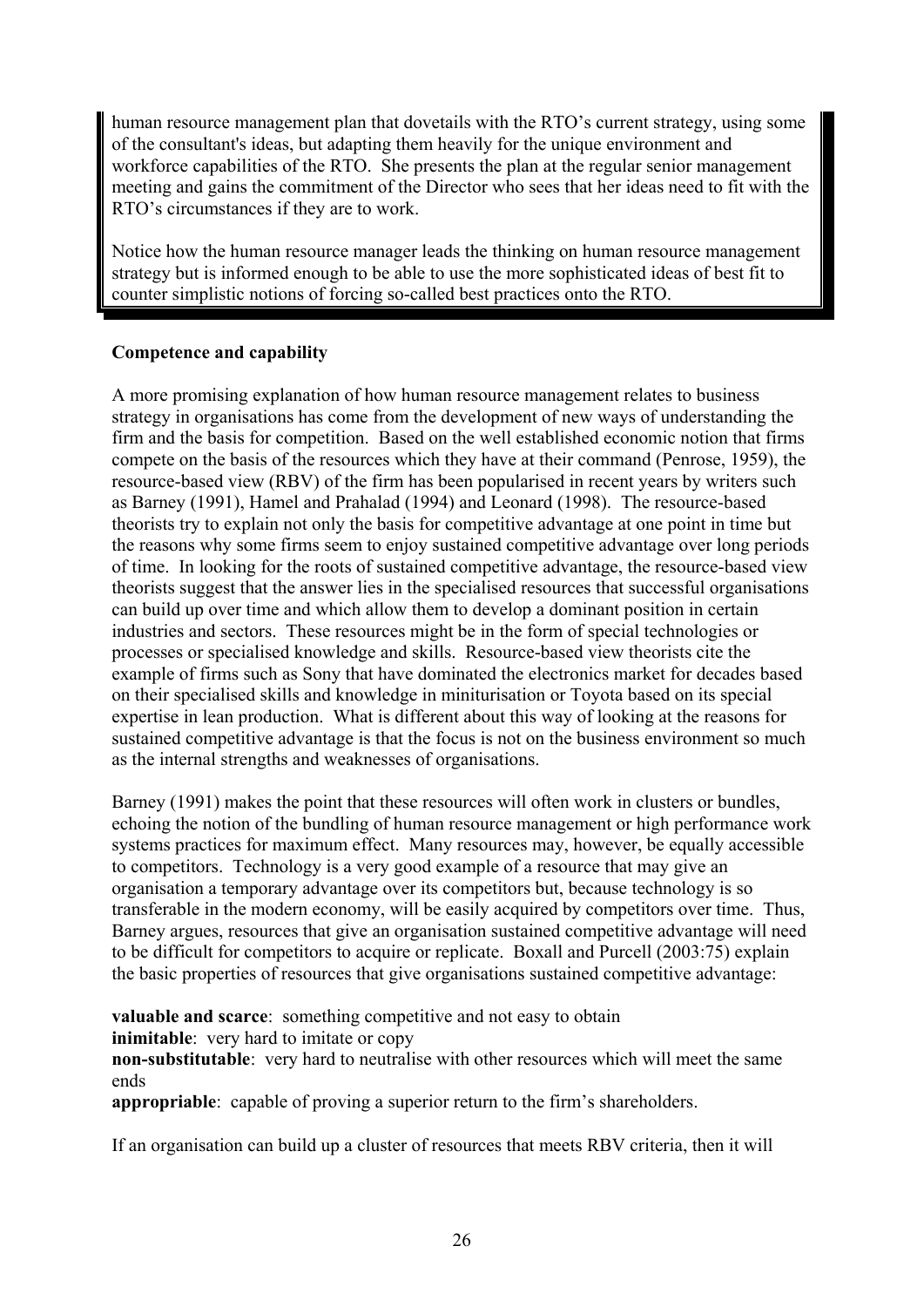have the basis for sustained competitive advantage over its rivals. It is easy to see how the RBV links strongly to human resource management. Whilst physical, financial and technological resources can all be accessed or copied by competitors, human resources cannot and give the organisation the basis on which to build real competitive advantage. The skills and knowledge of groups of key people in an organisation can become the basis for the organisation's competitive success. Similarly, the loss of such people can devastate an organisation's competitive advantage. Boxall and Purcell (2003) quote the example of Shockley semiconductor Laboratory which lost eight key scientists in 1957:

*their mass departure cut the productive heart out of the laboratory, leaving behind a carcass of men working …., on the four layer diode project plus a bunch of aimless technicians and secretaries. The group left to form Fairchild Semiconductor. The rest, as they say, is history.* 

From this notion of the inimitable resources, Hamel and Prahalad (1994) developed the notion of core competence. For Hamel and Prahalad, a cluster of such resources could form a core competence for an organisation. A core competence in Hamel and Prahalad's view had certain characteristics:

- *Is a bundle of skills and technologies that enables a company to provide particular benefits to its customers*
- *Is not product specific*
- *Represents … the sum of learning across individual skill sets and individual organisational units*
- *Must be … competitively unique*
- *Is not an asset in the "accounting" sense of the word*
- *Represents a "broad opportunity area" or " gateway to the future".*

Leonard (1998) developed Hamel and Prahalad's notion of core competence into the broader notion of capability. For Leonard a core capability for an organisation has four dimensions:

- employee knowledge and skill
- physical technical systems. The technological competence accumulates not only in the heads of people; it accumulates also in the physical systems they build over time – databases, machinery and software programs
- managerial systems; the accumulation of employee knowledge is guided and monitored by the company's systems of education, rewards and incentives
- values and norms. These determine what kinds of knowledge are sought and nurtured, what kinds of knowledge-building activities are tolerated and encouraged

Thus the notion of the core capability is very clearly based on human resources or what Boxall (1996) called "human capital advantage". The link to human resource management is very clear as Leonard's notion of core capability reflects Guest's definition of human resource management (quoted above) combining the social and the technical systems of the organisation. In more recent years, the resource-based view terminology has been replaced by the notion of the knowledge-based view of the firm (Kamoche and Mueller, 1998; Nonaka and Takeuchi, 1995). The knowledge-based view more explicitly focuses on the human capital advantage of the skills and knowledge possessed by people in the organisation but in other respects is very similar to the resource-based view. In some ways, the rise of the resource-based view/knowledge-based view way of looking at human resource management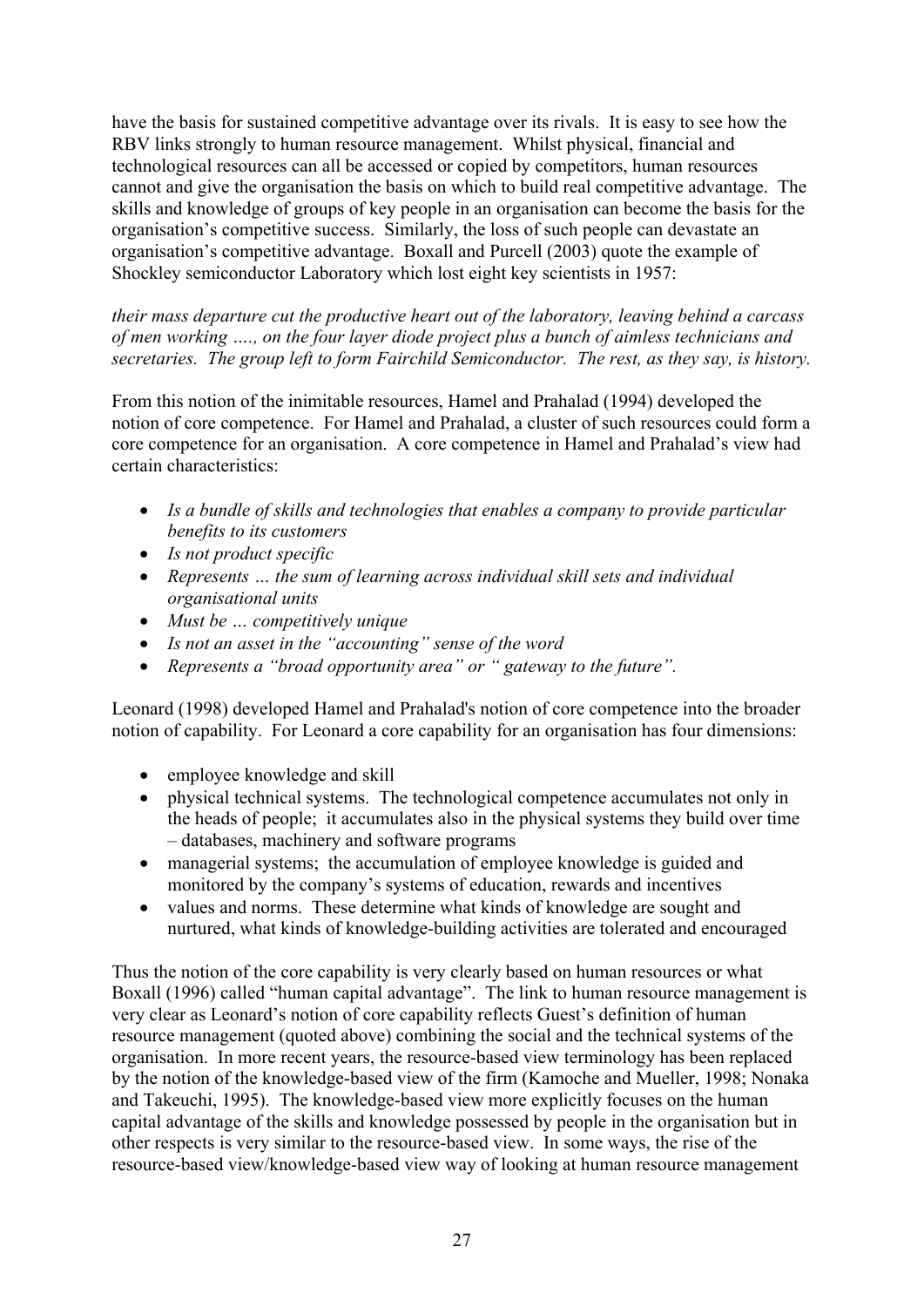has led back to the notion of best practice and universalistic human resource management. The resource-based view/knowledge-based view paradigm of human resource management focuses essentially on the development and retention of the skills and knowledge of workers rather that trying to fit human resource management practices to the multiple and emergent strategies of organisations. In this sense, there should be a set of universal practices which will allow organisations to develop their human capital resources. Nonaka and Takeuchi (1995) describe such a list of universal practices:

- the development of a knowledge strategy in the firm
- multifunctional careers so that individuals can get experience in more than one aspect of the organisation
- cross-functional teams giving workers the opportunity to work with others from different parts of the organisation
- triple career ladders so that managers, technical specialists and project managers can move ahead in their own specialisations
- competing internal development teams creating positive redundancy
- information democracy so that all knowledge is shared for the benefit of the organisation as a whole.

#### **Human resource management in Registered Training Organisations**

There has been little systematic investigation of human resource management in registered training organisations (RTOs) in Australia or overseas. What research has been undertaken has tended to focus on developments in the public TAFE system rather than in private providers. Much of the research has examined changes to the composition of the VET workforce and the professional development needs of the changing workforce. This research has shown that the VET system faces a number of critical challenges in the future development of the workforce in RTOs. Harris *et al* (2001) found that the major challenges facing the VET sector in terms of workforce development included operating in a competitive market, keeping up to date with and understanding changes in the sector, flexible delivery, working with training packages and using technology. Many of these challenges have been addressed in the sector through national programs of staff development which have encompassed both public and private providers. These have included Framing the Future and its successor, Reframing the Future, LearnScope and the various staff development projects funded through the Australian Flexible Learning Framework. It is less clear what individual initiatives in staff development and human resource management more generally have been taken at the level of the individual RTO. More recent research into the challenges of workforce development in the TAFE system (Clayton *et al*, 2005) has shown that TAFE managers are acutely aware of the problems associated with the rapid ageing of the workforce and the loss of expertise and knowledge that accompanies this. The research found that TAFE institutes are using a variety of methods including careful recruitment and selection, training and knowledge transfer procedures to address the loss of knowledge that is affecting the sector. However, the research also concluded that TAFE institutes were, by and large, not aware of the human resource management policies used outside the education sector in the business world to address the issue of workforce development. This assessment of the state of human resource management in TAFE institutes was echoed by two earlier studies on the impact of flexible delivery on human resource management in TAFE (McNickle and Cameron, 2003; Palmieri, 2003).

The main findings from these two complementary projects were as follows: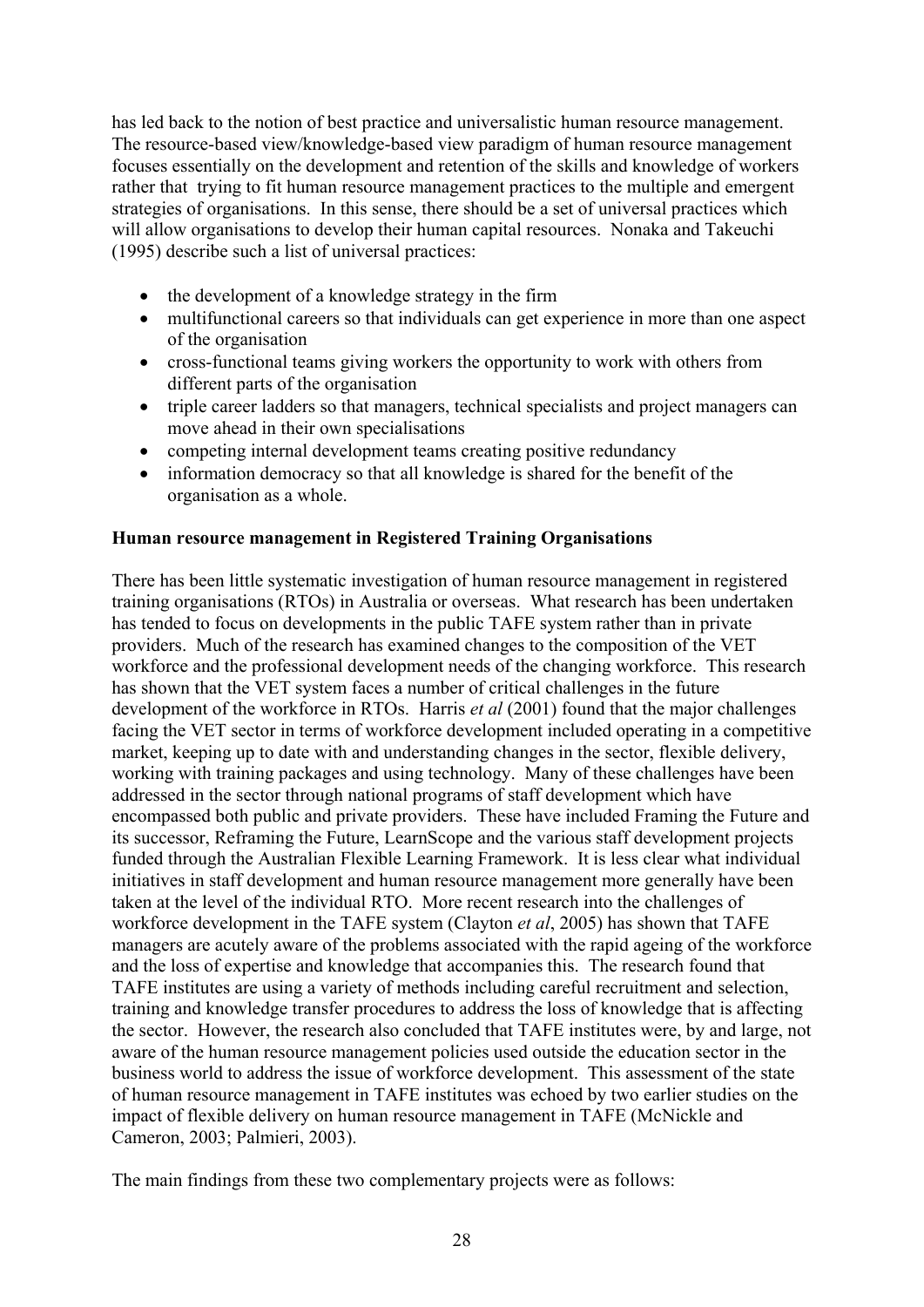- Employer relations in TAFE institutes are governed by certified agreements. These agreements are made with the relevant unions and are struck at institute, regional or state level.
- There has been a shift towards greater teamworking in TAFE institutes with the adoption of flexible delivery. There has also been a shift in the composition of the workforce as TAFE institutes hire more tutors and workplace trainers to work with clients often off site. These developments are changing the nature of work for TAFE teachers.
- Performance management is practised in most TAFE institutes and it is gradually being brought into alignment with the business plans and strategies of TAFE institutes. There have been moves to measure work performance in a variety of work settings as staff increasingly work outside the institute.
- Professional development has been an area of major change in human resource management in TAFE institutes in recent years. Much of this development has been the result of national programs such as Reframing the Future and LearnScope which have had flexible delivery as their main focus.
- With the increasing flexibility of the workforce through the employment of sessional and new types of teaching staff, recruitment and selection has emphasised adaptability and generic skills and the ability to work in a team rather than the conventional specialist skills in teaching content areas.
- A particular concern with the increase in flexible delivery has been the negotiation of workloads with staff. There has been a move towards more local workload negotiation to increase flexibility.
- Job design has changed with the move to flexible delivery. In general, job specifications have become more open, emphasising generic skills and the need to adapt duties to the needs of clients.
- These changes in human resource management practices in recent years suggest that human resource management in the TAFE system is moving quite quickly from a centralised, bureaucratic "personnel" model to a more locally negotiated and flexible human resource management model. The research suggests that issues of performance management, professional development and recruitment are becoming more important to human resource managers in TAFE institutes which may herald a move to a more capability-driven model of human resource management than has existed hitherto.

These studies suggest that, in the TAFE sector at least, RTOs are in something of a state of transition in human resource management. Centralised structures remain in place in many areas. Centralised human resource management structures have tended to take a personnel administration orientation rather than a modern human resource management orientation. In this situation, the emphasis in human resource management has traditionally been on employee relations and the development of agreed and centralised personnel policies that govern the terms and conditions for staff in the sector. However, McNickle and Cameron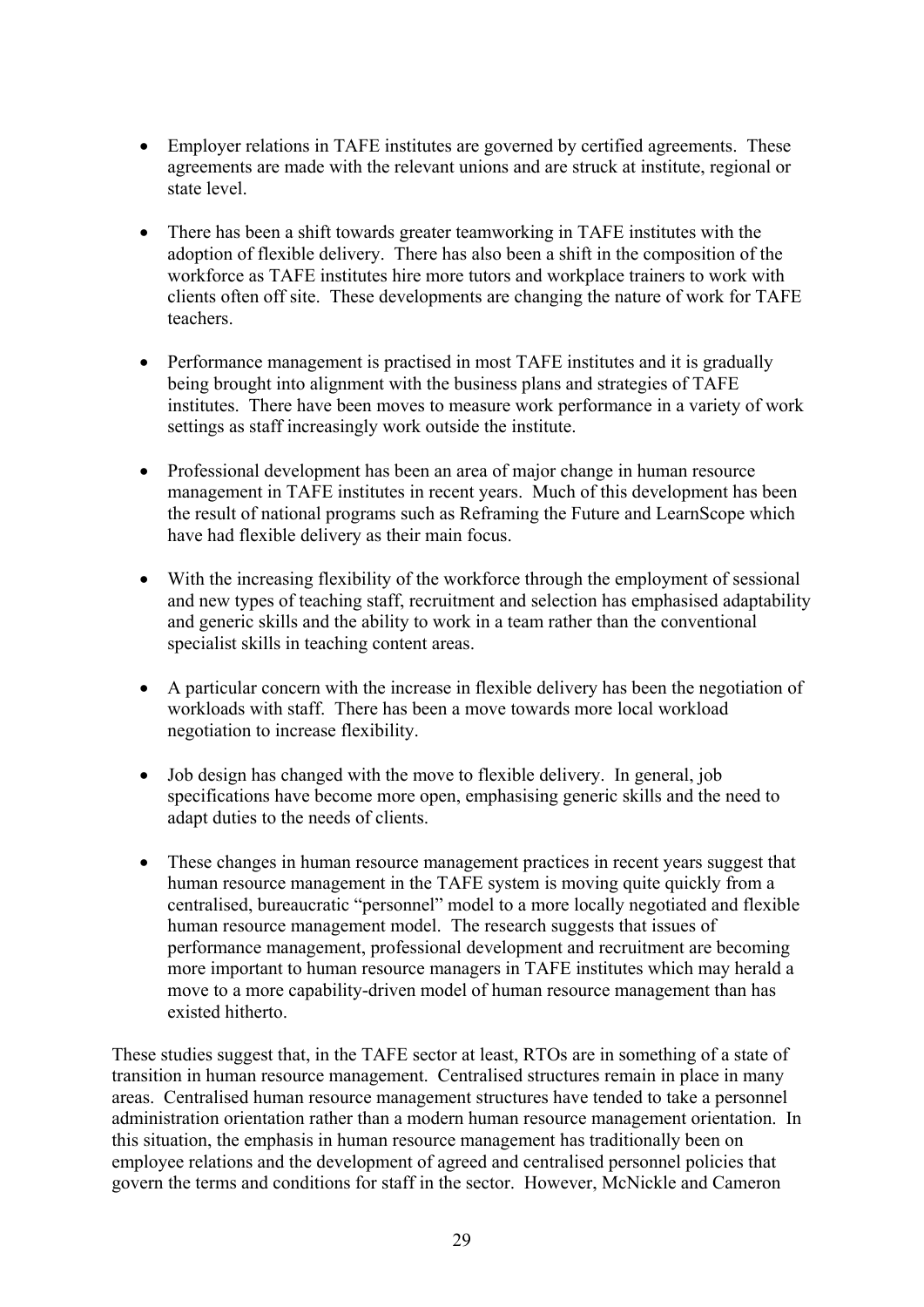and Palmieri show that TAFE institutes are gradually taking more control of human resource management at the institute level and introducing greater flexibility into the management of people. Thus teamworking, performance management, better recruitment processes and an emphasis on staff development have taken hold in TAFE as a more sophisticated approach to human resource management develops. However, it is not clear whether this more flexible approach to human resource management is resulting in a more strategic orientation and there is no real comparable evidence for the private sector.

There are no studies of human resource management in private RTOs. A recent report on the characteristics of private RTOs in Australia (Harris, Simons and McCarthy, 2006) confirms that the majority of private training providers are small with 84 per cent employing 10 or fewer staff, most of whom are part-time or casual. The private sector is also very diverse with many private RTOs being part of other organisations such as enterprise RTOs or RTOs that are linked to group training organisations. A significant number (14 per cent) are adult and community education providers. This combination of small size and diverse structure suggests that human resource management practices are likely to be quite different in the private as opposed to the public sector.

This project seeks to establish the current state of human resource management practice in RTOs in Australia. The project takes a strategic approach, particularly in the case study phase of the project where the research will attempt to examine the links between human resource management and the strategy of the organisation. The results of the project will enable us to better understand the development of human resource management in RTOs and make sound recommendations about how RTOs can benefit from better management of people.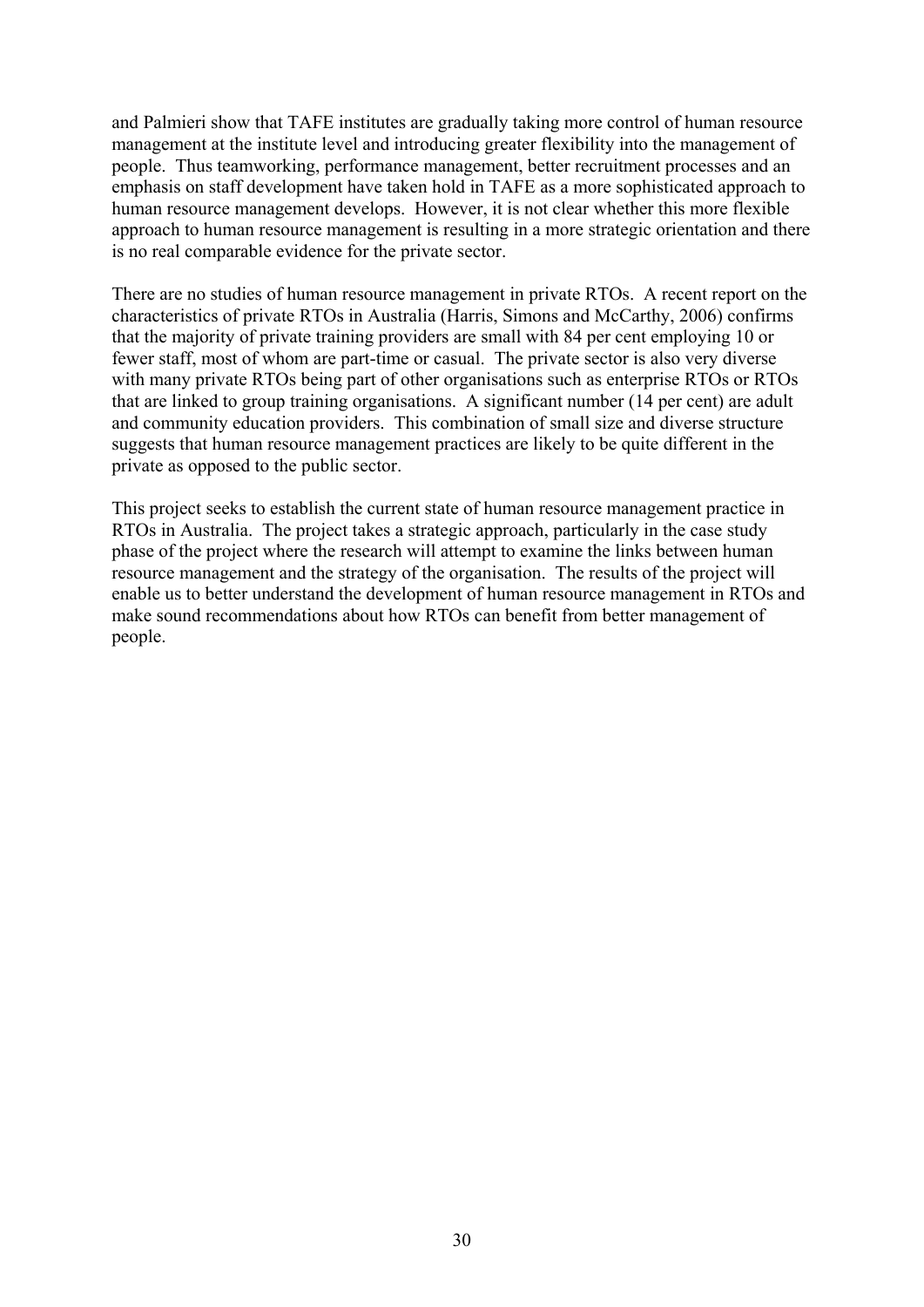#### **References**

Appelbaum, E., Bailey, T., Berg, P. and Kalleberg, A (2000). *Manufacturing advantage: why high performance work systems pay off*. Cornell University Press, Ithaca, NY.

Arthur, J (1994). Effects of human resource systems on manufacturing performance and turnover. *Academy of Management Journal*, 376: 670-687.

Ashton, D. and Sung, J (2002). *Supporting workplace learning for high performance working.* International Labor Office, Geneva.

Ashton, D. and Sung, J (2004)

Australian Bureau of Statistics. (1997). *Employer Training Expenditure Australia, July to September 1996.* Canberra, AGPS.

Australian Bureau of Statistics (2003). *Employer Training Expenditure and Practices, Australia.* (Canberra: AGPS).

Baird, M. (2002). Changes, dangers, choice and voice: understanding what high commitment management means for employees and unions. *The Journal of Industrial Relations,* 44:3, 359-375.

Barney, J. (1991). Firm resources and sustained competitive advantage. *Journal of Management,* 17:7, 99-120.

Banker, R.D., Field, J.M., Schroeder, R.G. and Sinha, K.K. (1996). Impact of work teams on manufacturing performance: a longitudinal field study. *Academy of Management Journal*, 39:4, 867-890.

Baron, J. and Kreps, D. (1999). Consistent human resource practices. *California Management Review*, 41:3, 29-53.

Becker, B.E. and Huselid, M.A. (1998). High performance work systems and firm performance: a synthesis of research and managerial implications. *Personnel and Human Resources Management*, 16: 53-101.

Beer, M., Spector, B., Lawrence, P.R., Quinn-Mills, D. and Walton, R.E. (1984). *Managing human assets*. Free Press, New York.

Beer, M and Spector, B (1985). Corporate wide transformations in human resource management in R.E. Walton and P.R. Lawrence (eds) *Human resource management: trends and challenges*, Harvard Business School Press, Boston.

Belanger, P., Giles, A. and Murray, G. (2002). Workplace innovation and the role of institutions in G. Murray, J. Belanger, A Giles and P. Lapointe (eds) *Work and employment relations in the high commitment workplace,* Continuum, London.

Best, M (1990). *The new competition: institutions of industrial restructuring*. Polity Press, London.

Boxall, P (1996). The strategic HRM debate and the resource-based view of the firm. *Human Resource Management Journal*, 6:3. 59-75.

Boxall, P. and Purcell, J. (2003). *Strategy and human resource management*. Palgrave Macmillan, London.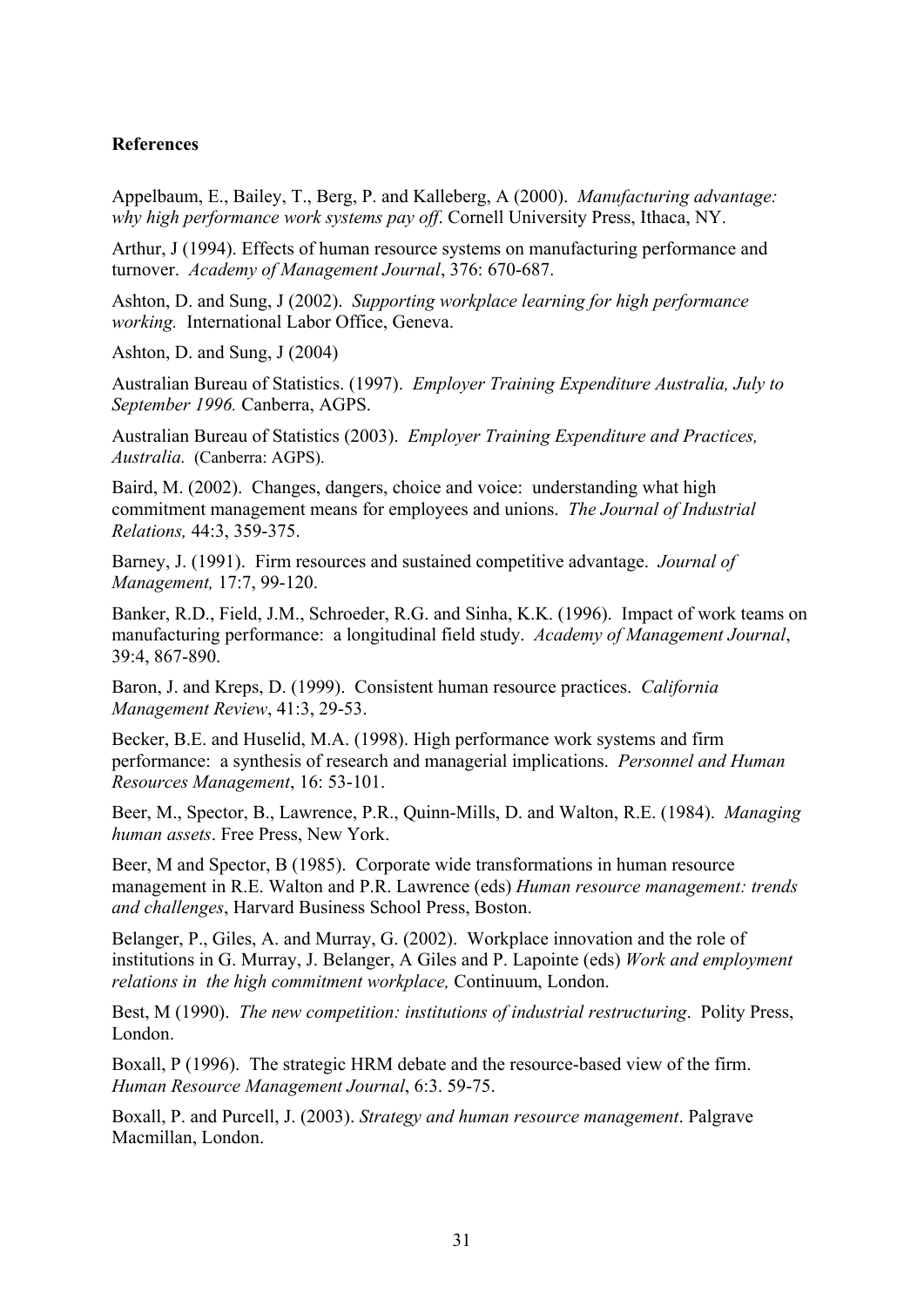Brown, T. (1999). Restructuring, teams and learning: the case of clothing company. *Studies in Continuing Education,* 21:2, 239-257.

Brown, C. and Reich, M. (1997). Micro-macro linkages in high performance employment systems. Organizational Studies, 18:5, 765-781.

Butler, P., Felstead, A., Ashton, D., Fuller, A., Lee, T., Unwin, L and Walters, S. (2004). *High performance management: a literature review*. Learning as Work Research Paper No 1, Centre for Labour Market Studies, University of Leicester.

Cappelli, P. and Rogovsky, N (1994). New work systems and skill requirements. *International Labor Review*, 133:2, 205-20.

Chappell, C. and Hawke, G (forthcoming), *Investigating learning through work: The development of the Provider Learning Environment Scale,* NCVER, Adelaide.

Clayton, B., Fisher, T., Harris, R., Bateman, A. and Brown, M (forthcoming), *A study in difference: Structures and cultures in Australian training organisations,* NCVER, Adelaide.

Clayton, B., Fisher, T. and Hughes, E (2005). *Sustaining the skill base of technical and further education institutes: TAFE managers' perspective*. NCVER, Adelaide.

Cully, M., O'Reilly, A, Millward, N., Forth, J., Woodland, S., Dix, G. and Bryson, A (1998). *The 1998 Workplace Employee Relations Survey, first findings.* HMSO*,* London.

Cully, M., Woodland, S., O'Reilly, A. and Dix, G (1999). *Britain at work.* Routledge, London.

Danford, A., Richardson, M., Stewart, P., Tailby, S. and Upchurch, M.(2004). High performance work systems and workplace partnership: a case study of aerospace workers. *New Technology, Work and Employment*, 19:1, 14-29.

Felstead, A. and Gallie, D. (2002). *For better or worse? Non-standard jobs and high involvement work systems*. SKOPE Research Paper No 29, University of Warwick.

Fombrun, C.J., Tichy, N.M. and Devanna, M.A (1984). *Strategic human resource management.* John Wiley, New York.

Fox, A (1974). *Beyond contract: work, power and trust relations.* Faber, London.

Godard, J (2004). A critical assessment of the high performance work paradigm. *British Journal of Industrial Relations*, 42:2, 349-378.

Guest, D (1987). Human resource management and industrial relations. *Journal of Management Studies,* 24:5, 503-521.

Guest, D (1999). Human resource management – the workers' verdict. *Human Resource Management Journal,* 9:4, 5-25.

Guest, D.(2001). Industrial relations and human resource management in J. Storey (ed) *Human resource management: a critical text (2nd Edn)*, Thomson, London.

Guest, D (2002). Human resource management, corporate performance and employee wellbeing: building the worker into HRM. *The Journal of Industrial Relations*, 44:3, 335-358.

Harris, R., Simons, M., Hill, D., Smith, E., Pearce, R., Blakeley, J., Choy, S. and Snewin, D (2001). *The changing role of staff development for teachers and trainers in vocational education and training.* NCVER, Adelaide.

Harris, R., Simons, M. and McCarthy, C. (2006). *Private training providers in Australia: their characteristics and training activities.* NCVER, Adelaide.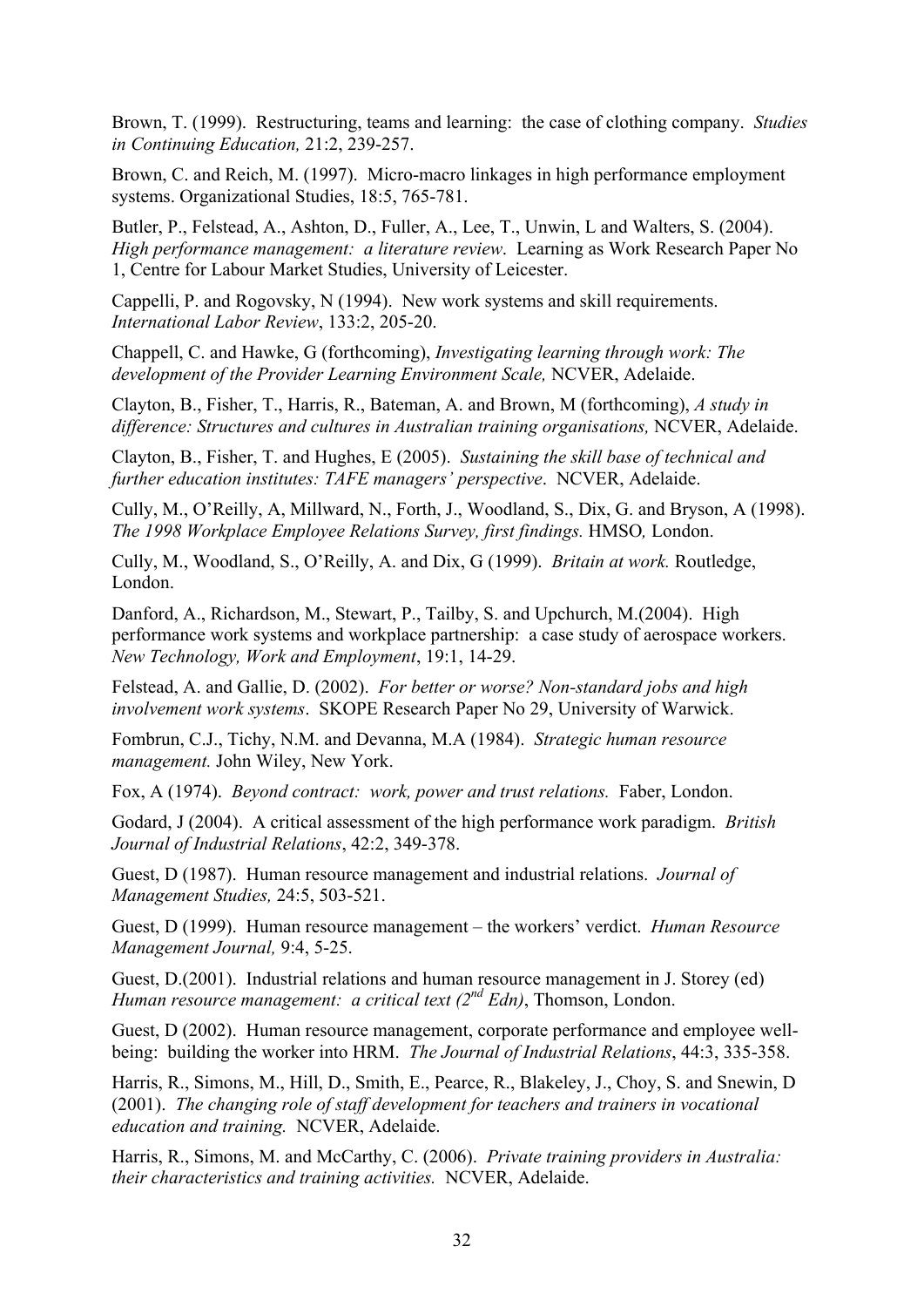Hamel, G. and Prahalad, C.K. (1994). *Competing for the future.* Harvard Business School Press, Boston, Mass.

Hendry, C and Pettigrew, A (1986). The practice of strategic human resource management. *Personnel Review*, 15:5, 3-8.

Huselid, M. A. (1995). The impact of human resource management practices on turnover, productivity and financial performance. *Academy of Management Journal,* 38: 635-672.

Huselid, M.A., Jackson, S.E. and Schuler, R.S (1997). Technical and strategic human resource management effectiveness as determinants of firm performance. *Academy of Management Journal,* 39: 949-969.

Kamoche, K. and Mueller, F. (1998). Human resource management and the appropriationlearning perspective. *Human Relations*, 51:8, 1033-1060.

Keenoy, T (1999). HRM as hologram: a polemic. *Journal of Management Studies*, 36:1, 1- 23.

Keep, E. (2000). *Creating a knowledge-driven economy – definitions, challenges and opportunities.* SKOPE Policy Paper No 2, University of Warwick.

Keep, E. and Payne, J (2002). *What can the UK learn from the Norwegian and Finnish experience of attempts at work re-organisation?* SKOPE Research Paper No 49, University of Warwick.

Kochan, T.J. and Dyer, L (1993). Managing transformational change: the role of human resource professionals. *International Journal of Human Resource Management*, 4:5., 69-90.

Legge, K (1995). *Human resource management; rhetorics and realities*. Macmillan, London.

Legge, K. (2001). Silver bullet or spent round? Assessing the meaning of the high commitment management/performance relationship in J. Storey (ed) *Human resource management: a critical text (2<sup>nd</sup> Edn)*, Thomson, London.

Leonard, D. (1998). *Well-springs of knowledge: building and sustaining the sources of innovation.* Harvard Business School Press, Boston, Mass.

MacDuffie, J.P. (1995). Human Resource bundles and manufacturing performance: organisational logic and flexible production systems in the world auto industry. *Industrial and Labor Relations Review*, 48: 197-221..

MacDuffie, J.P. and Kochan, T.A. (1995). Do US firms invest less in human resources? Training in the world auto industry. *Industrial Relations*, 34:2, 147-168.

Marchington, M. and Grugulis, I (2000). "Best practice" human resource management: prefect opportunity or dangerous illusion. *International Journal of Human Resource Management,* 11:6, 1104-1124

Mathews, J (1990) *Tools of Change.* Pluto Press, Sydney.

McNickel, C. and Cameron, N. (2003). *The impact of flexible delivery of human resource practices.* NCVER, Adelaide.

Miles, R. and Snow, C. (1984). Designing strategic human resources systems. *Organizational Dynamics,* Summer, 36-52.

Mintzberg, H. (1994). *The rise and fall of strategic planning*. Prentice Hall International, Hemel Hempstead.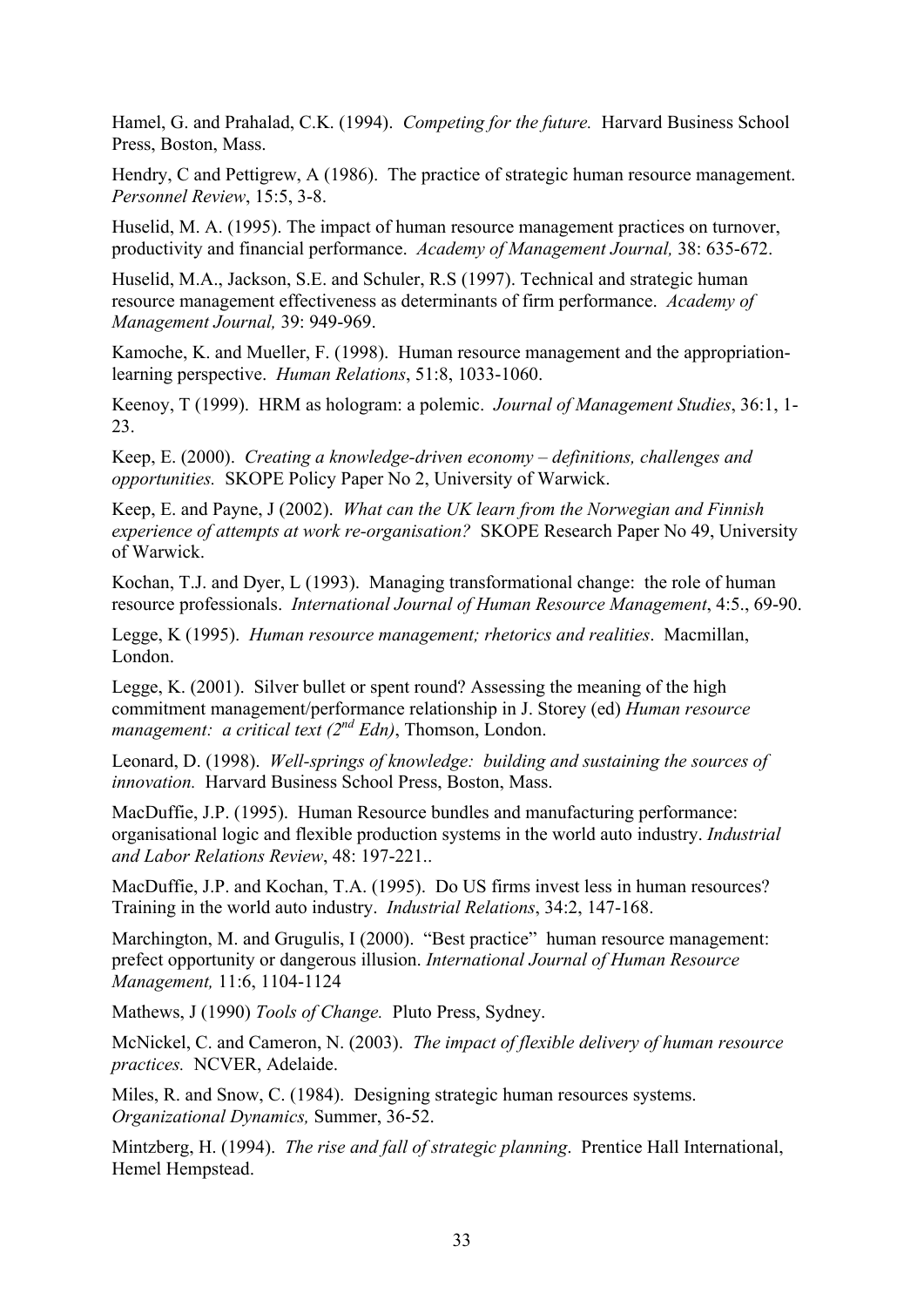Nonaka, I. and Takeuchi, H. (1995). *The knowledge-creating company.* Oxford University Press, New York.

Osterman, P (1994). How common is workplace transformation and who adopts it? *Industrial and Labor Relations Review*, 47:2, 173-188.

Osterman, P (1995). Skill, training and work organization in American establishments. *Industrial Relations*, 34:2, 125-146.

Osterman, P (2000). Work reorganization in an era of restructuring: trends in diffusion and impacts on employee welfare. *Industrial and Labor Relations Review*, 53:2, 179-196.

Ouchi, W.G. (1982). *Theory Z,* Avon Books, New York.

Palmieri, P. (2003). *The agile organisation: Case studies of the impact of flexible delivery on human resource practices in TAFE*. NCVER, Adelaide.

Patterson, M.G., West, M.A. et al, (1997). *Impact of people management practices on business performance*. Institute of Personnel and Development, London.

Penrose, E. (1959). *The theory of the growth of the firm.* Blackwell, Oxford.

Peters, T.J. and Waterman, R.H. Jr (1982). *In search of excellence: Lessons from America's best run companies.* Harper and Row, New York.

Pfeffer, J. (1994). *Competitive advantage through people*. Harvard Business School Press, Boston, Mass.

Pfeffer, J. (1998). *The human equation: building profits by putting people first.* Harvard Business School Press, Boston, Mass.

Pil, F.K. and MacDuffie, J.P. (1996). The adoption of high involvement work practices. *Industrial Relations*, 35: 423-455.

Porter, M (1985). *Competitive advantage: creating and sustaining superior performance*. Free Press, New York.

Ramsay, H., Scholarios, D.and Harley, B. (2000). Employees and high-performance work systems: testing inside the black box. *British Journal of Industrial Relations*, 38:4, 501-531.

Schuler, R.S., (1989). Strategic human resource management and industrial relations. *Human Relations,* 42:2, 157-184.

Schuler, R.S. (1996). Market-focused management: human resource management implications. J*ournal of Market-focused Management,* 1: 13-29.

Schuler, R.S. and Jackson, S.E. (1987). Linking competitive strategies and human resource management practices. A*cademy of Management Executive*, 1:3. 207-219.

Sheehan, C., Holland, P. and De Cieri, H (2005). *The status and role of human resource management in Australian organisations: 1995-2005*. Unpublished paper, Monash University, Melbourne.

Sisson, K (1993). In search of HRM. *British Journal of Industrial Relations,* 31:2, 20-1-10.

Smith, A., Noble, C., Oczkowski, E. and Macklin, R. (2003). New management practices and enterprise training in Australia. *International Journal of Manpower,* 24:1. 31-47.

Storey, J (1989). *New perspectives in human resource management*. Routledge, London.

Storey, J (ed)(1995). *Human resource management: a critical text .* International Thomson, London.